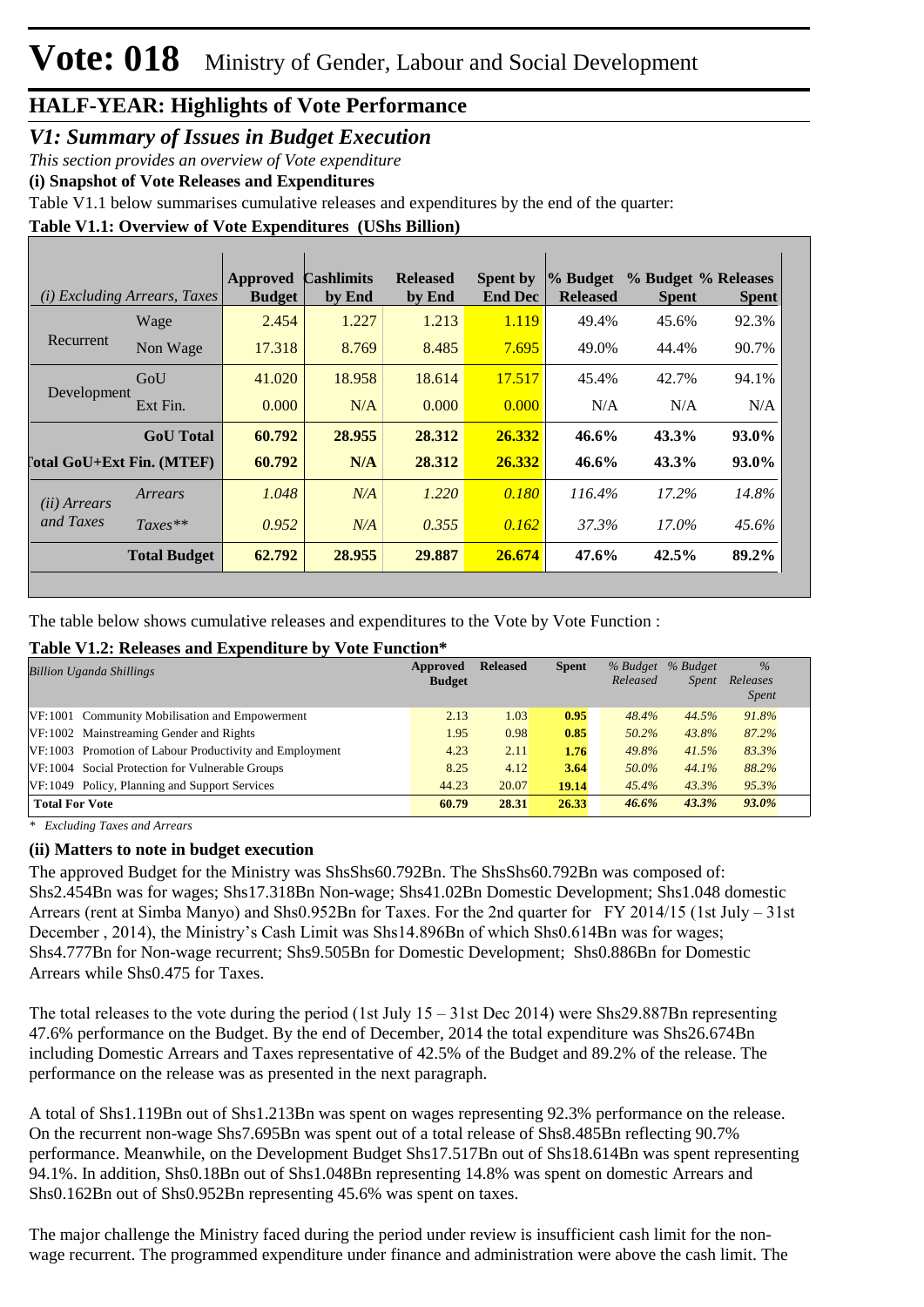departments were left with meager resources to carry out their functions. The trend was reflected in the low targets for the various outputs of for the five (5) vote functions.

#### **Table V1.3: High Unspent Balances and Over-Expenditure in the Domestic Budget (Ushs Bn)**

| (i) Major unpsent balances                                                                                 |
|------------------------------------------------------------------------------------------------------------|
| Programs, Projects and Items                                                                               |
| VF: 1049 Policy, Planning and Support Services                                                             |
| <b>1.08Bn Shs Programme/Project: 01</b><br>Headquarters, Planning and Policy                               |
| Reason: project related not yet approved                                                                   |
| <b>Items</b>                                                                                               |
| <b>1.04Bn Shs</b> Item: 321605 Domestic arrears (Budgeting)                                                |
| Reason: verrification and selection of beneficiary on going                                                |
| <b>Programs, Projects and Items</b>                                                                        |
| VF: 1049 Policy, Planning and Support Services                                                             |
| 1.07Bn Shs Programme/Project: 0345 Strengthening MSLGD                                                     |
| Reason: Funds for the renovation of remand homes and rehabilitation centres which are procurement related. |
|                                                                                                            |
| Programs, Projects and Items                                                                               |
| VF: 1004 Social Protection for Vulnerable Groups                                                           |
| <b>0.50Bn Shs Programme/Project: 05</b><br>Youth and Children Affairs                                      |
| Reason: Funds for Youth Livelihood programme not yet spent due to projects approval                        |
|                                                                                                            |
| (ii) Expenditures in excess of the original approved budget                                                |
|                                                                                                            |
| <b>Excluding Taxes and Arrears</b>                                                                         |

#### *V2: Performance Highlights*

*This section provides highlights of output performance, focusing on key outputs and actions impelemented to improve section performance.*

#### **Table V2.1: Key Vote Output Indicators and Expenditures\***

| <i>Vote, Vote Function</i><br><b>Key Output</b>                 | <b>Approved Budget and</b><br><b>Planned outputs</b>                                      | <b>Cumulative Expenditure</b><br>and Performance       | <b>Status and Reasons for any</b><br><b>Variation from Plans</b> |
|-----------------------------------------------------------------|-------------------------------------------------------------------------------------------|--------------------------------------------------------|------------------------------------------------------------------|
|                                                                 | Vote Function: 1001 Community Mobilisation and Empowerment                                |                                                        |                                                                  |
| <b>Output: 100101</b>                                           | Policies, Sector plans Guidelines and Standards on Community Mobilisation and Empowerment |                                                        |                                                                  |
| <i>Description of Performance:</i> - 31 officers paid salaries; |                                                                                           | - Creative Economy Action Plan Met<br>2014 is ongoing; |                                                                  |
|                                                                 | $-1,000$ copies of the                                                                    | - 18 officers paid salaries;                           |                                                                  |
|                                                                 | <b>Community Development</b>                                                              | - Contract staff salaries for 6                        |                                                                  |
|                                                                 | Policy and Action plan printed                                                            | staff paid;                                            |                                                                  |
|                                                                 | and disseminated to the                                                                   | - 1000 copies of the Uganda                            |                                                                  |
|                                                                 | stakeholders (710 copies to                                                               | National Adult Literacy Policy                         |                                                                  |
|                                                                 | LGs, 50 copies NGOs and                                                                   | printed;                                               |                                                                  |
|                                                                 | FBOs, 200 copies to parliament, - Community Development                                   |                                                        |                                                                  |
|                                                                 | 40 copies to the Ministries);                                                             | Policy and Action plan finalised                       |                                                                  |
|                                                                 |                                                                                           | and approved by Top Policy                             |                                                                  |
|                                                                 | - 1,000 copies of the National                                                            | Management;                                            |                                                                  |
|                                                                 | Family Policy printed and                                                                 | - NSSF Contribution for 6 staff;                       |                                                                  |
|                                                                 | disseminated;                                                                             | - Integrated guide and packages                        |                                                                  |
|                                                                 |                                                                                           | for community mobilization on                          |                                                                  |
|                                                                 | - Final report on inventorying                                                            | food and nutrition security                            |                                                                  |
|                                                                 | printed;                                                                                  | drafted:                                               |                                                                  |
|                                                                 |                                                                                           | - National Family Policy                               |                                                                  |
|                                                                 | - National Family Policy                                                                  | presented to Senior                                    |                                                                  |
|                                                                 | finalized;                                                                                | Management;                                            |                                                                  |
|                                                                 |                                                                                           | - Policy briefs on HIV, GBV,                           |                                                                  |
|                                                                 | - 1,000 copies of the Inventory                                                           | Maternal Health and Family                             |                                                                  |
|                                                                 | Strategy printed;                                                                         | Planning developed in 9 cultural                       |                                                                  |
|                                                                 |                                                                                           | institutions:                                          |                                                                  |
|                                                                 | - 500 copies of the Kiswahili                                                             | - Entertainment guidelines                             |                                                                  |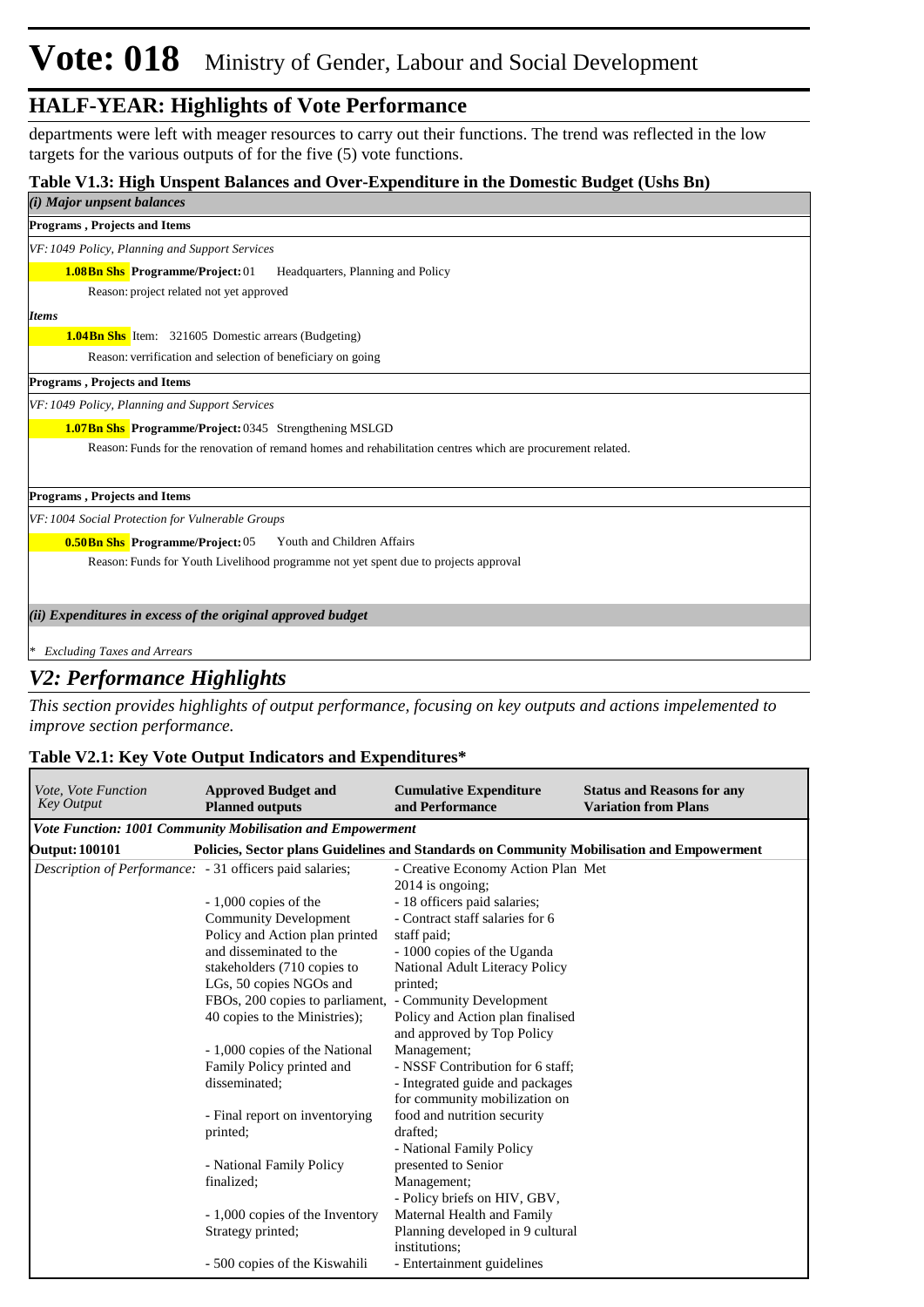| Vote, Vote Function<br><b>Key Output</b>                                              | <b>Approved Budget and</b><br><b>Planned outputs</b>                                                                                                                                                                       | <b>Cumulative Expenditure</b><br>and Performance                                                                                                           | <b>Status and Reasons for any</b><br><b>Variation from Plans</b> |
|---------------------------------------------------------------------------------------|----------------------------------------------------------------------------------------------------------------------------------------------------------------------------------------------------------------------------|------------------------------------------------------------------------------------------------------------------------------------------------------------|------------------------------------------------------------------|
|                                                                                       | Bill printed;<br>- 2,000 copies of the inventory<br>document printed;                                                                                                                                                      | finalised;<br>- Review the institution of<br>traditional or cultural leaders<br>Act, $2011$ is on-going;                                                   |                                                                  |
|                                                                                       | - 435 copies of the National<br><b>Adult Literacy Policy</b><br>disseminated to stakeholders;<br>and                                                                                                                       |                                                                                                                                                            |                                                                  |
|                                                                                       | - 400 copies of the FAL<br>guidelines printed and<br>disseminated to all stakeholders.                                                                                                                                     |                                                                                                                                                            |                                                                  |
| Performance Indicators:                                                               |                                                                                                                                                                                                                            |                                                                                                                                                            |                                                                  |
| Number of community<br>mobilization and<br>empowerment policy<br>guidelines developed | 8                                                                                                                                                                                                                          | 4                                                                                                                                                          |                                                                  |
| <b>Output Cost:</b>                                                                   | UShs Bn:<br>0.535                                                                                                                                                                                                          | UShs Bn:                                                                                                                                                   | 36.3%<br>0.194 % Budget Spent:                                   |
| <b>Output: 100102</b>                                                                 | <b>Advocacy and Networking</b>                                                                                                                                                                                             |                                                                                                                                                            |                                                                  |
| Description of Performance: - International Day for the                               | Family and the World Culture<br>Day commemorated on 15 May<br>and 21st May 2015 respectively; - National Symposium in<br>- Community inventory                                                                             | - Five (5) Contract staff paid<br>salaries:<br>- NSSF Contribution for 5 staff;<br>commemoration of the<br>International Literacy Day in                   | Met                                                              |
|                                                                                       | mapping conducted in 4<br>communities of Alur in Nebbi,<br>Ik in Kaabong, Basongora in<br>Kasese and Acholi in Gulu;                                                                                                       | Uganda held at Grand Imperial;<br>- DCDO conference to enhance<br>community mobilization for<br>nutrition conducted; and<br>- Intangible Cultural Heritage |                                                                  |
|                                                                                       | - Quarterly Cultural Forum<br>meetings held;<br>- Ministry represented on<br>convection meetings<br>(Convention on Intangibles and<br>Promotion of Kiswahili in East<br>Africa);                                           | inventorying conducted in 4<br>communities of Alur in Nebbi,<br>Ik in Kaabong, Basongora in<br>Kasese and Acholi in Gulu.                                  |                                                                  |
|                                                                                       | - 1000 stakeholders mobilised to<br>commemorate International<br>Literacy Day on 8th September<br>2014;                                                                                                                    |                                                                                                                                                            |                                                                  |
|                                                                                       | - 200 copies of the FAL<br><b>Statistical Abstract for</b><br>FY2014/15 printed and<br>disseminated.                                                                                                                       |                                                                                                                                                            |                                                                  |
| <b>Output Cost:</b>                                                                   | UShs Bn:<br>0.246                                                                                                                                                                                                          | UShs Bn:<br>0.104                                                                                                                                          | % Budget Spent:<br>42.4%                                         |
| <b>Output: 100104</b>                                                                 | <b>Training, Skills Development and Training Materials</b>                                                                                                                                                                 |                                                                                                                                                            |                                                                  |
| Description of Performance: - Parenting guidelines                                    | disseminated;<br>- 24,986 FAL Materials (2,000<br>Primers, 2,000 instructors                                                                                                                                               | - Contract staff salaries for 4<br>staff paid;<br>- NSSF Contribution for 4 staff<br>paid;<br>- 3000 FAL Learners                                          | Met                                                              |
|                                                                                       | guide, 2,000 Follow up Readers<br>and 18,986 FAL Learners<br>Certificates) printed and<br>disseminated to LGs; and<br>- 4 sets of Adult Learners'<br>examinations prepared and<br>distributed to all Local<br>Governments. | Certificates printed;<br>- 3000 posters printed; and<br>- Parenting guidelines reviewed.                                                                   |                                                                  |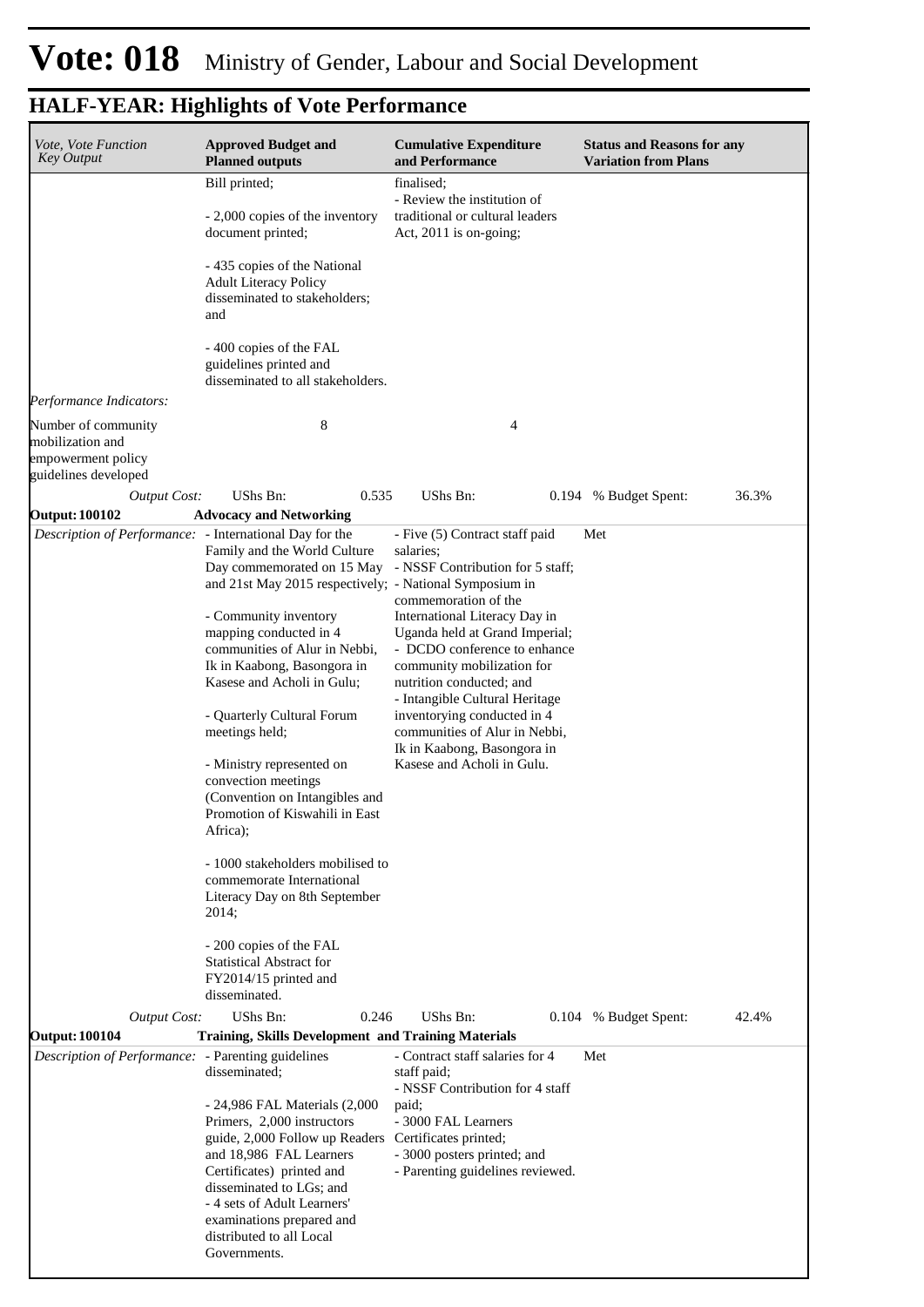| Vote, Vote Function<br><b>Key Output</b>                                                                                                                    | <b>Approved Budget and</b><br><b>Planned outputs</b>                                                                                                                                                                                                                                                                                                                                                                                                                                                                                                                                                                                                                                                                                                                                                                                                                                                                                                                                                                                                                                                                                                                                                                                                                                                   | <b>Cumulative Expenditure</b><br>and Performance                                                                                                                                                                                                                                                                                                                                                                                                                                                                                                                                                                                                                                                                                                                                                                                                                                                                                                                                                                                                                                                                                                                                                                                                                                                                                                               | <b>Status and Reasons for any</b><br><b>Variation from Plans</b>                                  |
|-------------------------------------------------------------------------------------------------------------------------------------------------------------|--------------------------------------------------------------------------------------------------------------------------------------------------------------------------------------------------------------------------------------------------------------------------------------------------------------------------------------------------------------------------------------------------------------------------------------------------------------------------------------------------------------------------------------------------------------------------------------------------------------------------------------------------------------------------------------------------------------------------------------------------------------------------------------------------------------------------------------------------------------------------------------------------------------------------------------------------------------------------------------------------------------------------------------------------------------------------------------------------------------------------------------------------------------------------------------------------------------------------------------------------------------------------------------------------------|----------------------------------------------------------------------------------------------------------------------------------------------------------------------------------------------------------------------------------------------------------------------------------------------------------------------------------------------------------------------------------------------------------------------------------------------------------------------------------------------------------------------------------------------------------------------------------------------------------------------------------------------------------------------------------------------------------------------------------------------------------------------------------------------------------------------------------------------------------------------------------------------------------------------------------------------------------------------------------------------------------------------------------------------------------------------------------------------------------------------------------------------------------------------------------------------------------------------------------------------------------------------------------------------------------------------------------------------------------------|---------------------------------------------------------------------------------------------------|
| Performance Indicators:                                                                                                                                     |                                                                                                                                                                                                                                                                                                                                                                                                                                                                                                                                                                                                                                                                                                                                                                                                                                                                                                                                                                                                                                                                                                                                                                                                                                                                                                        |                                                                                                                                                                                                                                                                                                                                                                                                                                                                                                                                                                                                                                                                                                                                                                                                                                                                                                                                                                                                                                                                                                                                                                                                                                                                                                                                                                |                                                                                                   |
| Proportion of sub counties<br>implementing Functional<br>Adult Literacy programme                                                                           | 50                                                                                                                                                                                                                                                                                                                                                                                                                                                                                                                                                                                                                                                                                                                                                                                                                                                                                                                                                                                                                                                                                                                                                                                                                                                                                                     | 50                                                                                                                                                                                                                                                                                                                                                                                                                                                                                                                                                                                                                                                                                                                                                                                                                                                                                                                                                                                                                                                                                                                                                                                                                                                                                                                                                             |                                                                                                   |
| No. of FAL materials printed                                                                                                                                | 24,986                                                                                                                                                                                                                                                                                                                                                                                                                                                                                                                                                                                                                                                                                                                                                                                                                                                                                                                                                                                                                                                                                                                                                                                                                                                                                                 | $\boldsymbol{0}$                                                                                                                                                                                                                                                                                                                                                                                                                                                                                                                                                                                                                                                                                                                                                                                                                                                                                                                                                                                                                                                                                                                                                                                                                                                                                                                                               |                                                                                                   |
| No. of enrolled FAL learners                                                                                                                                | 150,000                                                                                                                                                                                                                                                                                                                                                                                                                                                                                                                                                                                                                                                                                                                                                                                                                                                                                                                                                                                                                                                                                                                                                                                                                                                                                                | 105000                                                                                                                                                                                                                                                                                                                                                                                                                                                                                                                                                                                                                                                                                                                                                                                                                                                                                                                                                                                                                                                                                                                                                                                                                                                                                                                                                         |                                                                                                   |
| <b>Output Cost:</b>                                                                                                                                         | UShs Bn:<br>0.089                                                                                                                                                                                                                                                                                                                                                                                                                                                                                                                                                                                                                                                                                                                                                                                                                                                                                                                                                                                                                                                                                                                                                                                                                                                                                      | UShs Bn:<br>0.031                                                                                                                                                                                                                                                                                                                                                                                                                                                                                                                                                                                                                                                                                                                                                                                                                                                                                                                                                                                                                                                                                                                                                                                                                                                                                                                                              | 34.7%<br>% Budget Spent:                                                                          |
| <b>Output: 100105</b>                                                                                                                                       | <b>Monitoring, Technical Support Supervision and Backstopping</b>                                                                                                                                                                                                                                                                                                                                                                                                                                                                                                                                                                                                                                                                                                                                                                                                                                                                                                                                                                                                                                                                                                                                                                                                                                      |                                                                                                                                                                                                                                                                                                                                                                                                                                                                                                                                                                                                                                                                                                                                                                                                                                                                                                                                                                                                                                                                                                                                                                                                                                                                                                                                                                |                                                                                                   |
| Description of Performance: - 60 Local Governments<br><b>Output Cost:</b><br><b>Output: 100151</b><br>Description of Performance: - 11 approved Traditional | provided with technical<br>backstopping, evaluation and<br>monitoring services on<br>community development<br>functions and FAL activities.<br>(15 LGs from each of the 4<br>regions: North, (Abim,<br>Agagago, Adjumani, Alebtong,<br>Amolatar, Amudat, Amuria,<br>Amuru, Apac, Dokolo, Gulu,<br>Kaberamaido, Kitgum, Lira and<br>Pader); East (Bududa,<br>Bukedea, Kapchorwa, Mbale,<br>Manafwa, Luuka, Iganga,<br>Pallisa, Bugiri, Bukwo, Jinja,<br>Serere, Kumi, Soroti and<br>Busia); West (Kiryandongo,<br>Bulisa, Hoima, Masindi,<br>Ntoroko, Kamwengye,<br>Kabarole, Kasese, Kibaale,<br>Kyegegwa, Kyenjojo, Masindi,<br>Ntoroko, Ibanda and Bushenyi)<br>and Central (Rakai, Butambala,<br>Gomba, Rakai, Masaka,<br>Buikwe, Lwengo, Masaka,<br>Nakaseke, Mubende,<br>Ssembabule, Kayunga,<br>Bukomasimbi, Kiboga and<br>Mityana);<br>- 8 districts supported (East-<br>Soroti, Kaboong; Central -<br>Nakasongola, Kayunga; West-<br>Mbarara, Kabale; North-<br>Kitgum, Arua) on culture and<br>family issues;<br>UShs Bn:<br>0.168<br><b>Support to Traditional Leaders provided</b><br>Leaders supported with a<br>monthly grant of Shs0.005Bn.<br>These are from Alur Kingdom,<br>Acholi Kingdom, Bunyoro<br>Kitara Kingdom, Obwa<br>Kamuswaga bwa Kooki, Tooro<br>Kingdom, Langi Chiefdom, | - 30 Local Governments<br>provided with technical<br>backstopping, evaluation and<br>monitoring (Masaka, Rakai,<br>Kalungu, Butambala, Gomba,<br>Mityana, Masindi, Hoima,<br>Buliisa, Bukomansimbi,<br>Lwengo and Sembabule,<br>Mayuge, Bugiri, Namayingo,<br>Bududa Manafwa, Mbale,<br>Paliisa, Budaka, Kibuku,<br>Bulambuli, Sironko,<br>Kapchorwa, Kamuli, Buyende<br>and Kaliro)<br>- 45 Local Governments<br>provided with support<br>supervision of FAL activities<br>(Katakwi, Amuria, Ngora,<br>Amuru, Gulu, Nwoya, Pader,<br>Kitgum, Lamwo, Lira, Otuke,<br>Alebtong, Kaberamaido,<br>Dokolo, Amolatar, Adjumani,<br>Moyo, Napak, Yumbe, Moroto,<br>Kotido, Arua, Nebbi, Zombo,<br>Apac, Kole and Oyam, Hoima,<br>Masindi, Kibaale, Kiruhura,<br>Ibanda, Rubirizi, Buhweju,<br>Bushenyi, Sheema, Mitooma,<br>Rukungiri, Kanungu, Kabale,<br>Kisoro, Kiryandongo, Buliisa,<br>Mbarara and Ntungamo)<br>-2 LGs monitored on the culture<br>and family functions. The LGs<br>are of Soroti and Kaboong in<br>the Eastern Region; and<br>-Monitoring visit for cultural<br>leaders in Karamoja held<br>UShs Bn:<br>0.072<br>Shs0.005Bn per month<br>disbursed to each of the 11<br>approved Traditional Leaders<br>from Alur Kingdom, Acholi<br>Kingdom, Bunyoro Kitara<br>Kingdom, Obwa Kamuswaga<br>bwa Kooki, Tooro Kingdom,<br>Langi Chiefdom, Buruli | Met<br>42.8%<br>% Budget Spent:<br>three new traditional leaders<br>were recognised by government |
|                                                                                                                                                             | Buruli Chiefdom, Teso<br>Chiefdom, Obusinga bwa<br>Rwenzururu; Tieng dhola<br>Chiefdom and Inzu Ya Masaba                                                                                                                                                                                                                                                                                                                                                                                                                                                                                                                                                                                                                                                                                                                                                                                                                                                                                                                                                                                                                                                                                                                                                                                              | Chiefdom, Teso Chiefdom,<br>Obusinga bwa Rwenzururu;<br>Tieng dhola Chiefdom and Inzu<br>Ya Masaba                                                                                                                                                                                                                                                                                                                                                                                                                                                                                                                                                                                                                                                                                                                                                                                                                                                                                                                                                                                                                                                                                                                                                                                                                                                             |                                                                                                   |
| Performance Indicators:                                                                                                                                     |                                                                                                                                                                                                                                                                                                                                                                                                                                                                                                                                                                                                                                                                                                                                                                                                                                                                                                                                                                                                                                                                                                                                                                                                                                                                                                        |                                                                                                                                                                                                                                                                                                                                                                                                                                                                                                                                                                                                                                                                                                                                                                                                                                                                                                                                                                                                                                                                                                                                                                                                                                                                                                                                                                |                                                                                                   |
| No of traditional / cultural<br>leaders supported                                                                                                           | 11                                                                                                                                                                                                                                                                                                                                                                                                                                                                                                                                                                                                                                                                                                                                                                                                                                                                                                                                                                                                                                                                                                                                                                                                                                                                                                     | 11                                                                                                                                                                                                                                                                                                                                                                                                                                                                                                                                                                                                                                                                                                                                                                                                                                                                                                                                                                                                                                                                                                                                                                                                                                                                                                                                                             |                                                                                                   |
| <b>Output Cost:</b>                                                                                                                                         | UShs Bn:<br>0.660                                                                                                                                                                                                                                                                                                                                                                                                                                                                                                                                                                                                                                                                                                                                                                                                                                                                                                                                                                                                                                                                                                                                                                                                                                                                                      | UShs Bn:<br>0.330                                                                                                                                                                                                                                                                                                                                                                                                                                                                                                                                                                                                                                                                                                                                                                                                                                                                                                                                                                                                                                                                                                                                                                                                                                                                                                                                              | 50.0%<br>% Budget Spent:                                                                          |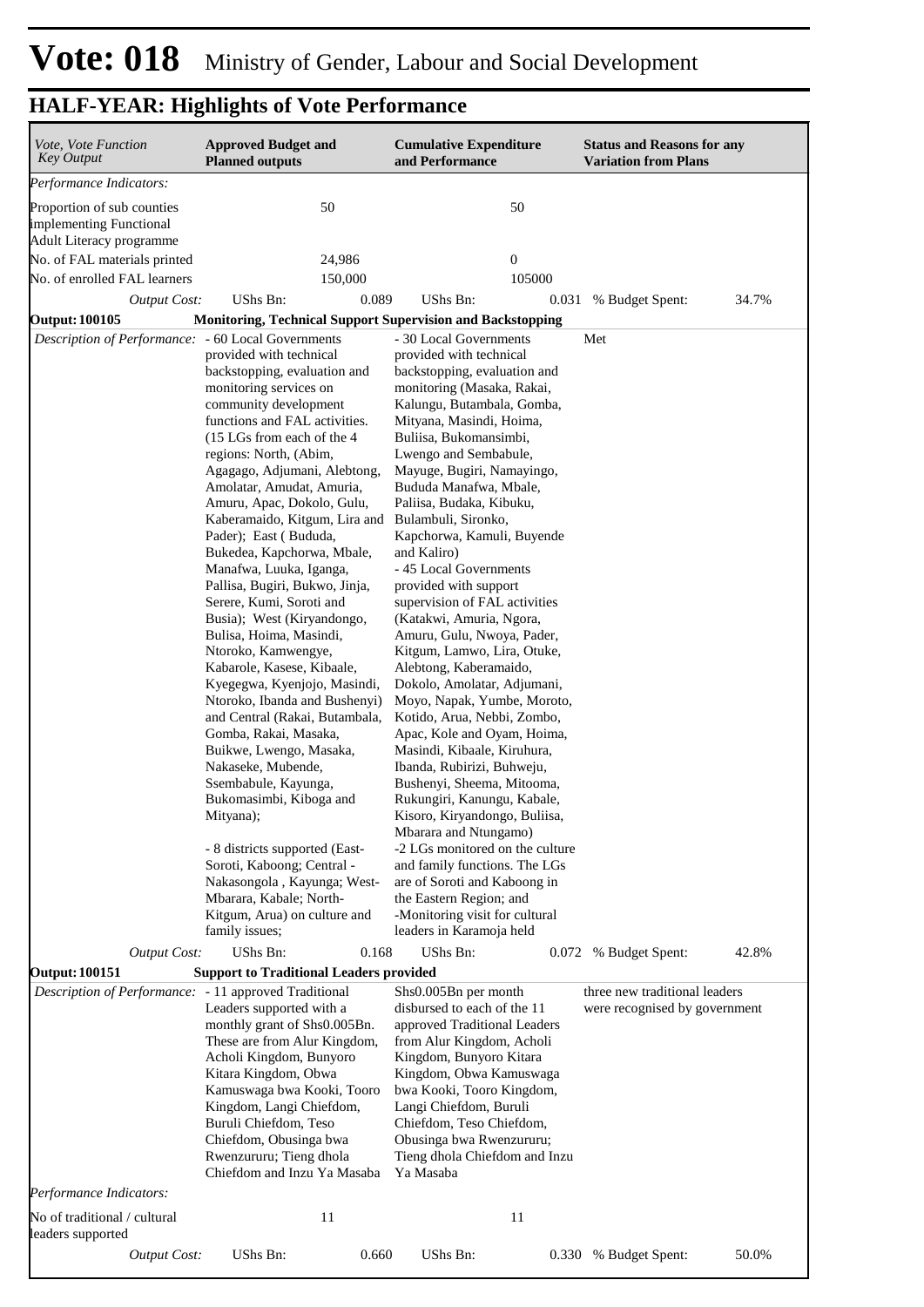| <i>Vote, Vote Function</i><br><b>Key Output</b>                                                                              | <b>Approved Budget and</b><br><b>Planned outputs</b>                                                                                                                                                                                                                                                                                                                                                                                                                                                                                               | <b>Cumulative Expenditure</b><br>and Performance                                                                                                                                                                                                                                                                                                                                                                                                                                                                                                                                                                                                    | <b>Status and Reasons for any</b><br><b>Variation from Plans</b>                          |
|------------------------------------------------------------------------------------------------------------------------------|----------------------------------------------------------------------------------------------------------------------------------------------------------------------------------------------------------------------------------------------------------------------------------------------------------------------------------------------------------------------------------------------------------------------------------------------------------------------------------------------------------------------------------------------------|-----------------------------------------------------------------------------------------------------------------------------------------------------------------------------------------------------------------------------------------------------------------------------------------------------------------------------------------------------------------------------------------------------------------------------------------------------------------------------------------------------------------------------------------------------------------------------------------------------------------------------------------------------|-------------------------------------------------------------------------------------------|
| <b>Output: 100152</b>                                                                                                        |                                                                                                                                                                                                                                                                                                                                                                                                                                                                                                                                                    |                                                                                                                                                                                                                                                                                                                                                                                                                                                                                                                                                                                                                                                     | Support to National Library of Uganda (Development Project, Wage and Non Wage Subvention) |
|                                                                                                                              | <i>Description of Performance:</i> - One Autonomous Institution<br>i.e the National Library of<br>Uganda supported with<br>Shs0.281bn and Shs0.150bn as<br>Wage and Non Wage<br>Subvention respectively to<br>monitor and evaluate 14 Public<br>Library activities country wide.                                                                                                                                                                                                                                                                   | Shs0.216bn for Wage<br>Subvention and Non-wage<br>subvention to National Library<br>of Uganda disbursed to monitor<br>and evaluate public Library<br>activities country wide                                                                                                                                                                                                                                                                                                                                                                                                                                                                        | Met                                                                                       |
| <b>Output Cost:</b>                                                                                                          | UShs Bn:<br>0.431                                                                                                                                                                                                                                                                                                                                                                                                                                                                                                                                  | UShs Bn:                                                                                                                                                                                                                                                                                                                                                                                                                                                                                                                                                                                                                                            | 50.0%<br>0.216 % Budget Spent:                                                            |
| <b>Vote Function Cost</b>                                                                                                    | <b>UShs Bn:</b>                                                                                                                                                                                                                                                                                                                                                                                                                                                                                                                                    | 2.129 UShs Bn:                                                                                                                                                                                                                                                                                                                                                                                                                                                                                                                                                                                                                                      | 44.5%<br>0.947 % Budget Spent:                                                            |
| Vote Function: 1002 Mainstreaming Gender and Rights                                                                          |                                                                                                                                                                                                                                                                                                                                                                                                                                                                                                                                                    |                                                                                                                                                                                                                                                                                                                                                                                                                                                                                                                                                                                                                                                     |                                                                                           |
| <b>Output: 100201</b>                                                                                                        | Policies, Guidelines and Standards for mainstreaming Gender & Other Social Dev't Concerns                                                                                                                                                                                                                                                                                                                                                                                                                                                          |                                                                                                                                                                                                                                                                                                                                                                                                                                                                                                                                                                                                                                                     |                                                                                           |
| Description of Performance: - 30 Staff paid salaries;                                                                        | - Uganda National Gender<br>Policy (2007) reviewed;<br>- Action Plan for<br>implementation of the Uganda<br>Gender Policy formulated;<br>- 2,400 copies of the Guidelines<br>for establishment of GBV<br>Shelters printed and<br>disseminated;<br>- Capacity of 2 MDAs built to                                                                                                                                                                                                                                                                    | - 26 Officers paid salaries;<br>- Consultant to review the<br>Uganda National Gender Policy<br>$(2007)$ procured;<br>- National Gender Based<br>Violence Policy Action plan<br>validated;<br>- Capacity of 2 MDAs built to<br>mainstream Gender and Rights<br>into their policies, plans and<br>programmes. (NPA & JLOS);<br>- Gender mainstreaming<br>guidelines to support MDAs to<br>mainstream gender in their<br>policies, plans and programmes                                                                                                                                                                                                | Met                                                                                       |
|                                                                                                                              | mainstream Gender and Rights<br>into their policies, plans and<br>programmes (MAAIF & JLOS); - Finalised and printed 400<br>- 1,240 copies of the Equity<br>Promotion Strategy and the<br>Human Rights Mainstreaming<br>Strategy printed and<br>disseminated to 24 LGs of<br>Ibanda, Isingiro, Ntugamo,<br>Mitoma, Bushenyi, Kasese,<br>Sironko, Bududa,<br>Kapchorwa, Gulu, Pader,<br>Kitgum, Mbarara, Kiruhura,<br>Lwengo, Mubende, Mityana,<br>Kabarole, Lira, Dokolo, Nwoya, guidelines given to target<br>Luwero, Nakaseke and<br>Nakasongola | budgets and in all their<br>functions developed;<br>copies of the FGM Hand book;<br>- Finalised the National GBV<br>Database after harmonization of<br>GBV IMS and MIS;<br>- Produced a documentary on<br>FGM and the legal processes<br>produced in Pokot Language<br>with English sub titles "The<br>fight against FGM";<br>- 100 copies of FGM guidelines,<br>50 copies of FGM Act, 50<br>copies of GBV shelter<br>stakeholders in all 5 FGM<br>practicing Districts and<br>NGOs/CBOs for use at lower<br>levels; and<br>- Established a telephone hotline<br>(0800775775) to aid in<br>provision of legal services to<br>FGM survivors/victims. |                                                                                           |
| Performance Indicators:                                                                                                      |                                                                                                                                                                                                                                                                                                                                                                                                                                                                                                                                                    |                                                                                                                                                                                                                                                                                                                                                                                                                                                                                                                                                                                                                                                     |                                                                                           |
| No of sectors that have<br>mainstreamed gender and<br>other social development<br>concerns into their Plans,<br>Budgets, etc | 2                                                                                                                                                                                                                                                                                                                                                                                                                                                                                                                                                  | $\mathbf{1}$                                                                                                                                                                                                                                                                                                                                                                                                                                                                                                                                                                                                                                        |                                                                                           |
| No of policies, guidelines<br>and standards for<br>mainstreaming Gender &<br>other Social Development<br>Concerns            | 5                                                                                                                                                                                                                                                                                                                                                                                                                                                                                                                                                  | 3                                                                                                                                                                                                                                                                                                                                                                                                                                                                                                                                                                                                                                                   |                                                                                           |
| <b>Output Cost:</b>                                                                                                          | UShs Bn:<br>0.454                                                                                                                                                                                                                                                                                                                                                                                                                                                                                                                                  | UShs Bn:                                                                                                                                                                                                                                                                                                                                                                                                                                                                                                                                                                                                                                            | 0.206 % Budget Spent:<br>45.4%                                                            |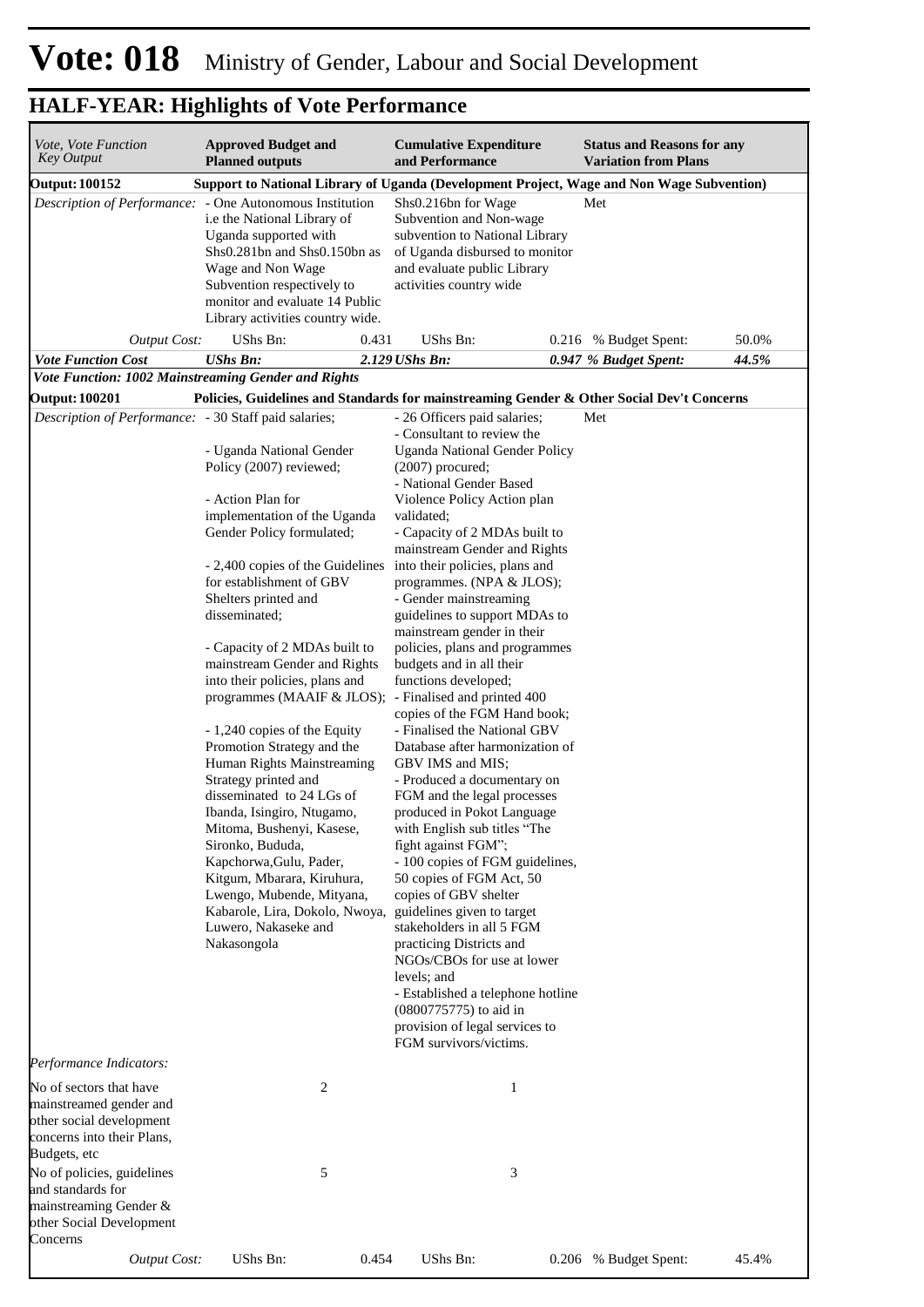| Vote, Vote Function<br><b>Key Output</b> | <b>Approved Budget and</b><br><b>Planned outputs</b>                                                                                                                                                                                                                                                                                                                                                                                                                                      | <b>Cumulative Expenditure</b><br>and Performance                                                                                                                                                                                                                                                                                                                                                                                                                                                                                                                                                                                                                                                                                                                                                                                                                                                                                                                                                                                                                                                                                                                                                                                                                                                                                          | <b>Status and Reasons for any</b><br><b>Variation from Plans</b> |
|------------------------------------------|-------------------------------------------------------------------------------------------------------------------------------------------------------------------------------------------------------------------------------------------------------------------------------------------------------------------------------------------------------------------------------------------------------------------------------------------------------------------------------------------|-------------------------------------------------------------------------------------------------------------------------------------------------------------------------------------------------------------------------------------------------------------------------------------------------------------------------------------------------------------------------------------------------------------------------------------------------------------------------------------------------------------------------------------------------------------------------------------------------------------------------------------------------------------------------------------------------------------------------------------------------------------------------------------------------------------------------------------------------------------------------------------------------------------------------------------------------------------------------------------------------------------------------------------------------------------------------------------------------------------------------------------------------------------------------------------------------------------------------------------------------------------------------------------------------------------------------------------------|------------------------------------------------------------------|
|                                          |                                                                                                                                                                                                                                                                                                                                                                                                                                                                                           |                                                                                                                                                                                                                                                                                                                                                                                                                                                                                                                                                                                                                                                                                                                                                                                                                                                                                                                                                                                                                                                                                                                                                                                                                                                                                                                                           |                                                                  |
| <b>Output: 100202</b>                    | <b>Advocacy and Networking</b><br><i>Description of Performance:</i> - 3,000 stakeholders mobilized<br>to attend the International<br>Women's Day on 8th March<br>2015;<br>- 16 days of activism against<br>GBV;<br>- CEADAW 7th country Report forces;<br>finalised and submitted;<br>- UN 59th Conference in NY<br>attended;<br>- Follow up on the UN Report<br>on Economic Social and<br>Cultural Rights; and<br>- 20 staff of Ministry counseled<br>and referred for health services. | - 2 documentaries made on MH,<br>FP, GBV pronouncements of<br>Buganda Cultural Institution<br>and lessons learnt on GBV<br>interventions with uniformed<br>- 1 documentary on GBV Joint<br>Programme to address GBV in<br>Busoga region made;<br>- A media debrief was<br>conducted that presented<br>information on the Ministry<br>interventions on SRH and RR;<br>- 16 days of activism against<br>GBV commemorated<br>- 5th issue of the Uganda<br>Woman Magazine printed and<br>disseminated<br>- A media brief that presented<br>information on the Ministry's<br>interventions on addressing<br>GBV and milestones reached.<br>- AU Solemn declaration report<br>submitted<br>- Supported 8 districts of<br>Busoga with UGX 3M to<br>organize the commemoration of<br>16 Days of activism against<br>GBV in Busoga<br>- Provided 2.5m for each of the<br>districts to coordinate GBV<br>prevention and response<br>- Supported 15 drama groups<br>and reached 2000 people with<br>anti-FGM messages<br>- A video documentary on<br>traditional FGM, Child marriage<br>and SGBV produced<br>- Commemorated the Sabiny<br>Cultural Day where H.E the<br>President signed pledge to end<br>FGM and child marriages<br>- Follow up on the UN Report<br>on Economic Social and<br>Cultural Rights.;<br>- 20 staff of Ministry cancelled | Met                                                              |
|                                          |                                                                                                                                                                                                                                                                                                                                                                                                                                                                                           | and referred for health services                                                                                                                                                                                                                                                                                                                                                                                                                                                                                                                                                                                                                                                                                                                                                                                                                                                                                                                                                                                                                                                                                                                                                                                                                                                                                                          |                                                                  |
| <b>Output Cost:</b>                      | UShs Bn:<br>0.264                                                                                                                                                                                                                                                                                                                                                                                                                                                                         | UShs Bn:<br>0.088                                                                                                                                                                                                                                                                                                                                                                                                                                                                                                                                                                                                                                                                                                                                                                                                                                                                                                                                                                                                                                                                                                                                                                                                                                                                                                                         | 33.2%<br>% Budget Spent:                                         |
| <b>Output: 100204</b>                    | Capacity building for Gender and Rights Equality and Equity<br>Description of Performance: - 40 Local Government Staff                                                                                                                                                                                                                                                                                                                                                                    | - 20 Local Governments                                                                                                                                                                                                                                                                                                                                                                                                                                                                                                                                                                                                                                                                                                                                                                                                                                                                                                                                                                                                                                                                                                                                                                                                                                                                                                                    | Met                                                              |
|                                          | monitored, mentored and<br>supervised on Mainstreaming<br>Gender and Rights in 4<br>districts. (One district in each<br>of the four regions: North-Arua, officers and 26 ACAOs from<br>East-Kumi, West-Kisoro and<br>Central-Mityana);<br>- Support supervision $&$                                                                                                                                                                                                                       | monitored, mentored and<br>supervised on Mainstreaming<br>Gender and Rights.<br>- 15 D/CDOs, 3 probation<br>Bugiri, Jinja and Mayuge<br>trained on GBV prevention and<br>response<br>- 1 Support supervision made to                                                                                                                                                                                                                                                                                                                                                                                                                                                                                                                                                                                                                                                                                                                                                                                                                                                                                                                                                                                                                                                                                                                      |                                                                  |
|                                          | monitoring services provided on the 3 GBV Shelters in Gulu,<br>mainstreaming Social Equity<br>and Rights in 12 LGs of Ibanda,<br>Isingiro, Ntugamo, Mitoma,<br>Bushenyi, Kasese, Sironko,                                                                                                                                                                                                                                                                                                 | Lira and Moroto<br>Sensitized 180 local government<br>and Civil Society Organisations<br>on UN Resolution and FGM                                                                                                                                                                                                                                                                                                                                                                                                                                                                                                                                                                                                                                                                                                                                                                                                                                                                                                                                                                                                                                                                                                                                                                                                                         |                                                                  |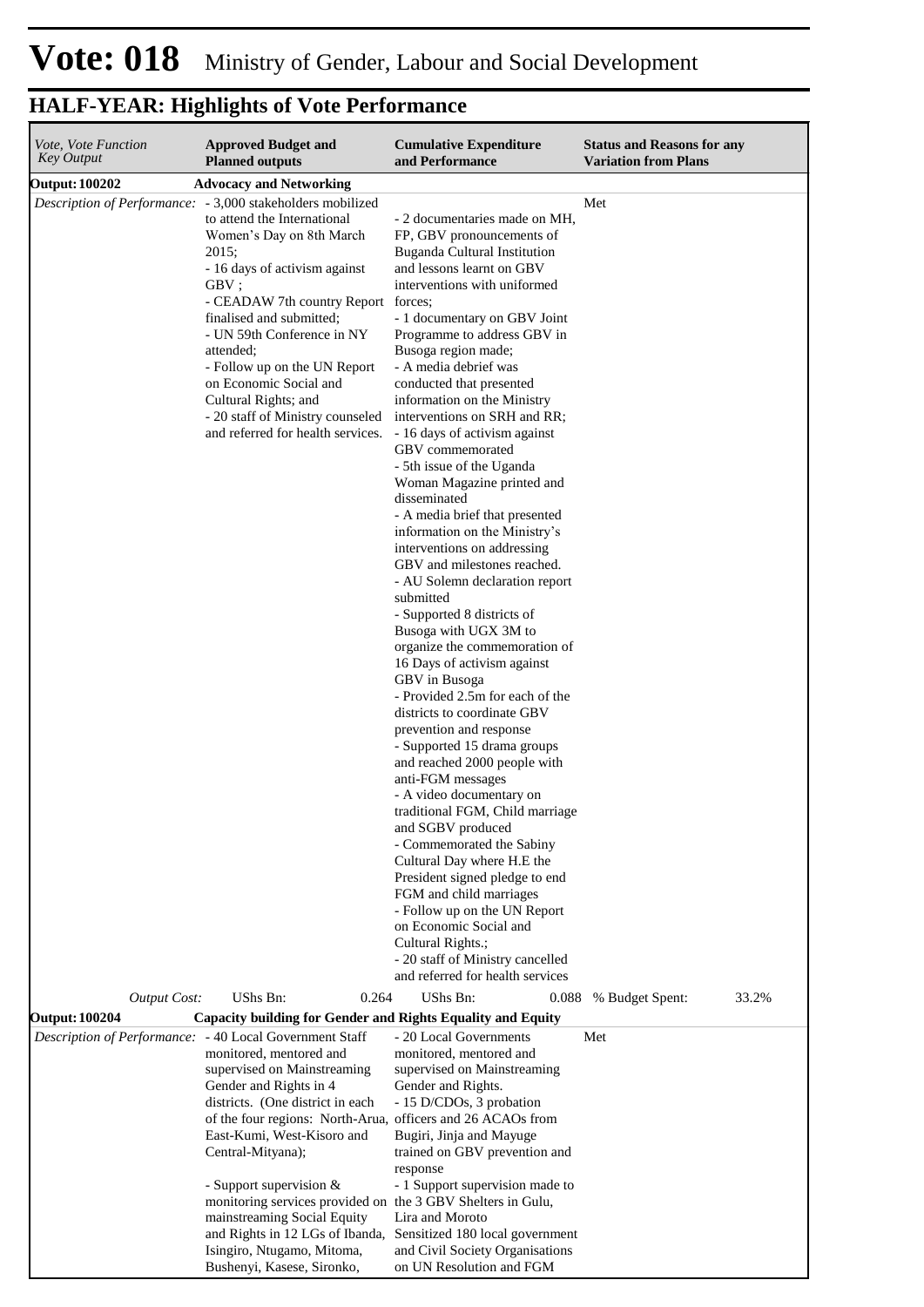| Vote, Vote Function<br><b>Key Output</b>     | <b>Approved Budget and</b><br><b>Planned outputs</b>                                                                                                                                                                                                                                                                                                                                                                                                                                                 | <b>Cumulative Expenditure</b><br>and Performance                                                                                                                                                                                                                                                                                                                                                                                                                                                                                                                                                                                                                                                                                               | <b>Status and Reasons for any</b><br><b>Variation from Plans</b> |
|----------------------------------------------|------------------------------------------------------------------------------------------------------------------------------------------------------------------------------------------------------------------------------------------------------------------------------------------------------------------------------------------------------------------------------------------------------------------------------------------------------------------------------------------------------|------------------------------------------------------------------------------------------------------------------------------------------------------------------------------------------------------------------------------------------------------------------------------------------------------------------------------------------------------------------------------------------------------------------------------------------------------------------------------------------------------------------------------------------------------------------------------------------------------------------------------------------------------------------------------------------------------------------------------------------------|------------------------------------------------------------------|
|                                              | Bududa, Kapchorwa, Gulu,<br>Pader and Kitgum;<br>- 300 Stakeholders (25 per LG)<br>trained in HRBAP to<br>mainstream Human Rights in<br>their Development plans,<br>budgets and Work plans in 12<br>LGs of Mbarara, Kiruhura,<br>Lwengo, Mubende, Mityana,<br>Kabarole, Lira, Dokolo, Nwoya, Mubende, Kanungu, Oyam,<br>Luwero, Nkaseke and<br>Nakasongola.                                                                                                                                          | related laws<br>95 health workers trained on<br>FGM laws in Amudat, Kween<br>and Bukwo District.<br>- Built capacity of 5 Child<br>protection committees and<br>supported their actions plans on<br>prevention of FGM.<br>- Ministry provided technical<br>support to the Districts of<br>Yumbe, Kaabong, Kotido &<br>Moroto on Gender, GBV<br>mainstreaming<br>- Conducted support supervision<br>& monitoring on mainstreaming<br>Social Equity and Rights in 6<br>LGs of Ibanda, Isingiro and<br>Ntugamo, Bududa, Sironko and<br>Kapchorwa.<br>- Trained 100 Stakeholders 25<br>per LG in HRBAP to<br>mainstream Human Rights in<br>their Development plans,<br>budgets and Work plans in 4<br>LGs of Mbarara, Kiruhura,<br>Nwoya and Lira. |                                                                  |
| <b>Output Cost:</b><br><b>Output: 100251</b> | UShs Bn:<br>0.147<br><b>Support to National Women's Council and the Kapchorwa Women Development Group</b>                                                                                                                                                                                                                                                                                                                                                                                            | UShs Bn:                                                                                                                                                                                                                                                                                                                                                                                                                                                                                                                                                                                                                                                                                                                                       | 42.5%<br>0.063 % Budget Spent:                                   |
|                                              | Description of Performance: - Support to National Women's<br>Council with a wage and a non-<br>wage subvention of Shs0.085bn NGO to monitor women<br>and Shs0.970bn respectively to<br>monitor women activities; and<br>- Shs0.200bn to support the<br>REACH and other NGOs to<br>implement activities for the<br>prevention of Female Genital<br>Mutilation/Cutting.                                                                                                                                | Shs0.498 supported to National Met<br>Women Council and REACH<br>activities and implement<br>activities for the prevention and<br>elimination of Female Genital<br>Mutilation respectively                                                                                                                                                                                                                                                                                                                                                                                                                                                                                                                                                     |                                                                  |
| <b>Output Cost:</b>                          | UShs Bn:<br>1.085                                                                                                                                                                                                                                                                                                                                                                                                                                                                                    | UShs Bn:                                                                                                                                                                                                                                                                                                                                                                                                                                                                                                                                                                                                                                                                                                                                       | 45.9%<br>0.498 % Budget Spent:                                   |
| <b>Vote Function Cost</b>                    | <b>UShs Bn:</b>                                                                                                                                                                                                                                                                                                                                                                                                                                                                                      | $1.950$ UShs Bn:                                                                                                                                                                                                                                                                                                                                                                                                                                                                                                                                                                                                                                                                                                                               | 43.8%<br>0.854 % Budget Spent:                                   |
|                                              | Vote Function: 1003 Promotion of Labour Productivity and Employment                                                                                                                                                                                                                                                                                                                                                                                                                                  |                                                                                                                                                                                                                                                                                                                                                                                                                                                                                                                                                                                                                                                                                                                                                |                                                                  |
| Output: 100301                               | Policies, Laws, Regulations and Guidelines on Employment and Labour Productivity<br>Description of Performance: - 77 labour officers paid salaries; - 44 labour officers paid                                                                                                                                                                                                                                                                                                                        |                                                                                                                                                                                                                                                                                                                                                                                                                                                                                                                                                                                                                                                                                                                                                | Met                                                              |
|                                              | - 3 Labour laws revised<br>(Employment Act, Labour<br>Unions Act, Workers<br>Compensation Act.);<br>- 10,000 copies of Labour<br>Regulations printed and<br>disseminated <i>i.e</i> (Sexual<br>Harassment regulations,<br><b>Employment Regulations,</b><br><b>Employment of Children</b><br>regulations, Labour Unions<br>check off regulations, labour<br>disputes (Arbitration and<br>settlement, Industrial Court<br>procedure rules), Labour Unions disputes (Arbitration and<br>registration); | salaries;<br>- Contract staff paid salaries;<br>- NSSF contributions for 4 staff;<br>- Review of the OSH Act is on-<br>going;<br>- Revision of 2 Labour laws is<br>on-going (Employment Act,<br>Labour Unions Act);<br>- 10,000 copies of Labour<br>Regulations printed and<br>disseminated i.e (Sexual<br>Harassment regulations,<br><b>Employment Regulations,</b><br><b>Employment of Children</b><br>regulations, Labour Unions<br>check off regulations, labour<br>settlement, Industrial Court<br>procedure rules), Labour Unions                                                                                                                                                                                                        |                                                                  |
|                                              | - 2 policies developed (Labour                                                                                                                                                                                                                                                                                                                                                                                                                                                                       | registration);                                                                                                                                                                                                                                                                                                                                                                                                                                                                                                                                                                                                                                                                                                                                 |                                                                  |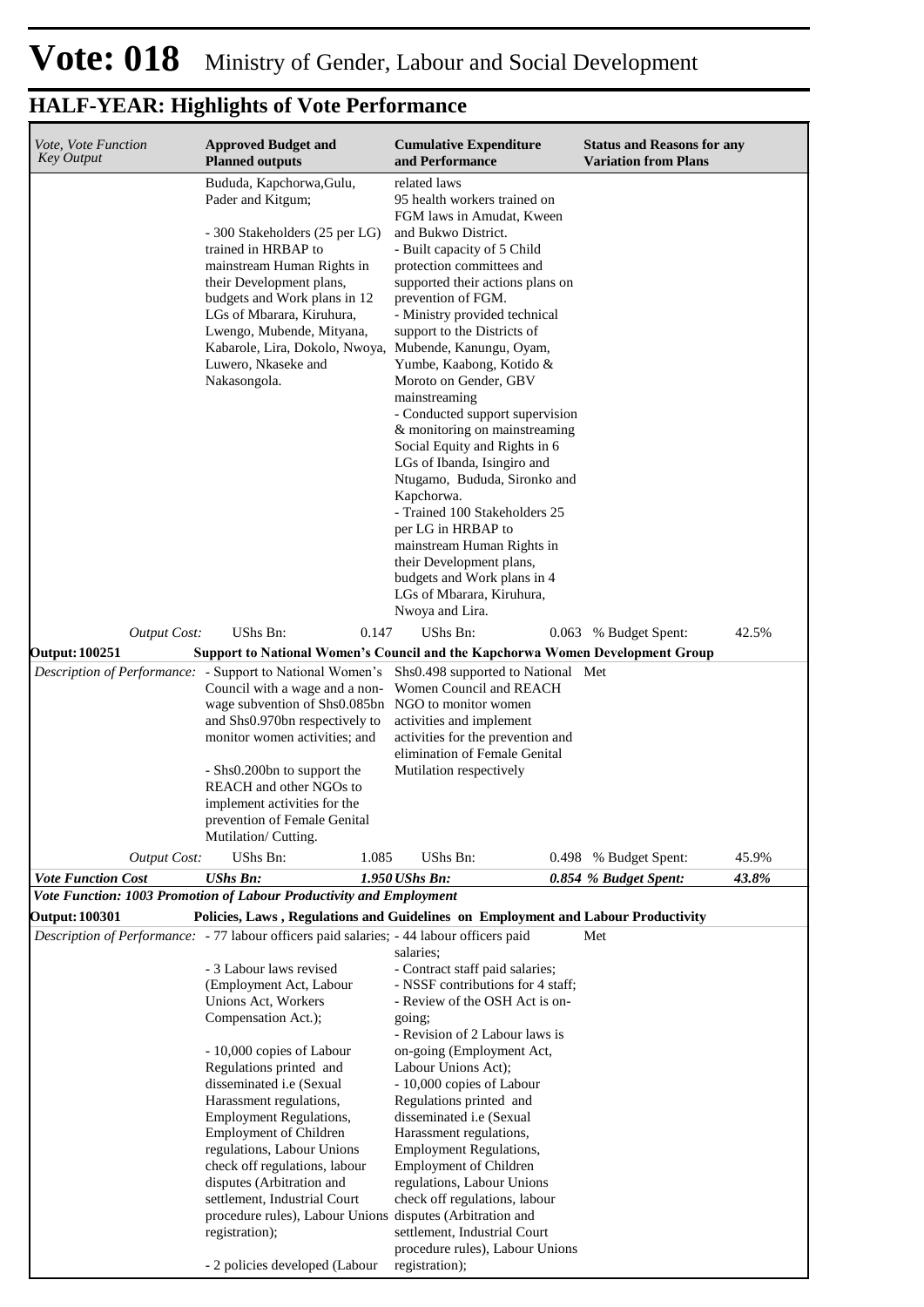| Vote, Vote Function<br><b>Key Output</b>                                                       | <b>Approved Budget and</b><br><b>Planned outputs</b>                                                                                | <b>Cumulative Expenditure</b><br>and Performance                                                                                    | <b>Status and Reasons for any</b><br><b>Variation from Plans</b> |
|------------------------------------------------------------------------------------------------|-------------------------------------------------------------------------------------------------------------------------------------|-------------------------------------------------------------------------------------------------------------------------------------|------------------------------------------------------------------|
|                                                                                                | Productivity, Externalization of<br>Labour);                                                                                        | - Concepts papers for 2 policies<br>developed (Labour Productivity,<br>Externalization of Labour;                                   |                                                                  |
|                                                                                                | - Three (3) sets of regulations on - Three (3) sets of regulations<br>OSH developed: Occupational<br>Safety and Health (Oil and Gas | printed and disseminated (Plant<br>examination and workplace                                                                        |                                                                  |
|                                                                                                | exploration and production)<br>Regulations, Occupational<br>Safety and Health (Mines and                                            | registration fees regulations,<br>occupational safety and health -<br>(Safety and Health Committees)                                |                                                                  |
|                                                                                                | Stone Quarries) Regulations;<br>and Occupational Safety and<br>Health (Ergonomic) Regulations. -Development of Ocupational          | regulations 2014, Appointments<br>of inspections regulations;<br>Safety and Health (Oil and Gas                                     |                                                                  |
|                                                                                                | - 1,000 copies of Revised<br>Regulations for Externalisation<br>of Labour printed and<br>disseminated to stakeholders;              | exploration and production)<br>Regulations on-going;<br>- Informal Sector Strategy<br>finalised;<br>- Policy direction and          |                                                                  |
|                                                                                                | - 500 copies of the Informal<br>Sector Strategy printed and<br>disseminated to: FUE, COFTU,<br>NOTU, ILO, UNDP, NPA,                | preliminary technical support in<br>conclusion of the skills audit in<br>oil and gas sector study under<br>the labour migration and |                                                                  |
|                                                                                                | MDAs, Local Governments,<br>Line ministries, Informal Sector<br>Associations;                                                       | productivity project;<br>- Policy and technical direction<br>and support in the assessment of<br>migration management               |                                                                  |
|                                                                                                | - 550 copies of the National<br>Employment Policy printed and<br>disseminated;                                                      | consultancy under labour<br>migration and productivity<br>project given;<br>- Migration management                                  |                                                                  |
|                                                                                                | - Data on the Labour market<br>collected from 40 Universities<br>and 100 vocational training<br>institutions;                       | consultancy support migration<br>report validated; and<br>- Collected labour market<br>indicators from 40                           |                                                                  |
|                                                                                                | - An inventory of private<br>employment agencies developed;                                                                         | Tertiary/Vocational training<br>institutions                                                                                        |                                                                  |
|                                                                                                | - Monitoring and backstop<br>support to districts performed;                                                                        |                                                                                                                                     |                                                                  |
|                                                                                                | - Meeting of the Working Group<br>on Anti Human Trafficking held;                                                                   |                                                                                                                                     |                                                                  |
|                                                                                                | - Research report on<br>Occupational Safety and Health<br>in flower farms and mining<br>produced                                    |                                                                                                                                     |                                                                  |
|                                                                                                | - OSH Act reviewed;                                                                                                                 |                                                                                                                                     |                                                                  |
|                                                                                                | - Consultant to undertake<br>Research on Occupational<br>Safety and Health in flower<br>farms and mining procured; and              |                                                                                                                                     |                                                                  |
|                                                                                                | - Sectoral OSH Audit guidelines<br>developed.                                                                                       |                                                                                                                                     |                                                                  |
| Performance Indicators:                                                                        |                                                                                                                                     |                                                                                                                                     |                                                                  |
| Number of labour policies,<br>laws and guidelines<br>reviewed, operationalized<br>and enforced | 18                                                                                                                                  | 8                                                                                                                                   |                                                                  |
| <b>Output Cost:</b><br><b>Output: 100302</b>                                                   | UShs Bn:<br>1.133<br>Inspection of Workplaces and Investigation on violation of labour standards                                    | UShs Bn:                                                                                                                            | 0.515 % Budget Spent:<br>45.5%                                   |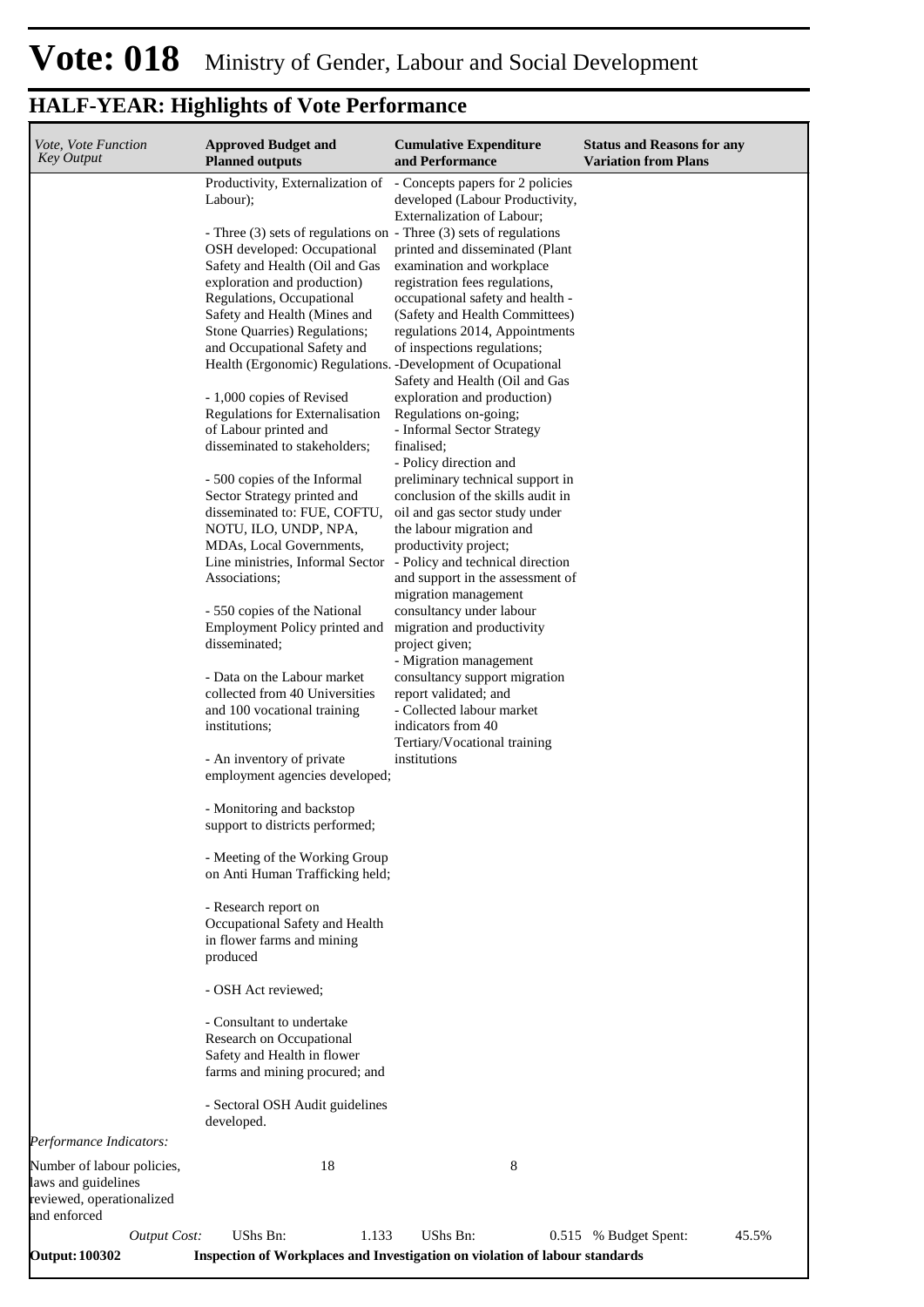| <b>Status and Reasons for any</b> |
|-----------------------------------|
|                                   |
|                                   |
|                                   |
|                                   |
|                                   |
| 39.3%                             |
|                                   |
|                                   |
|                                   |

*Performance Indicators:*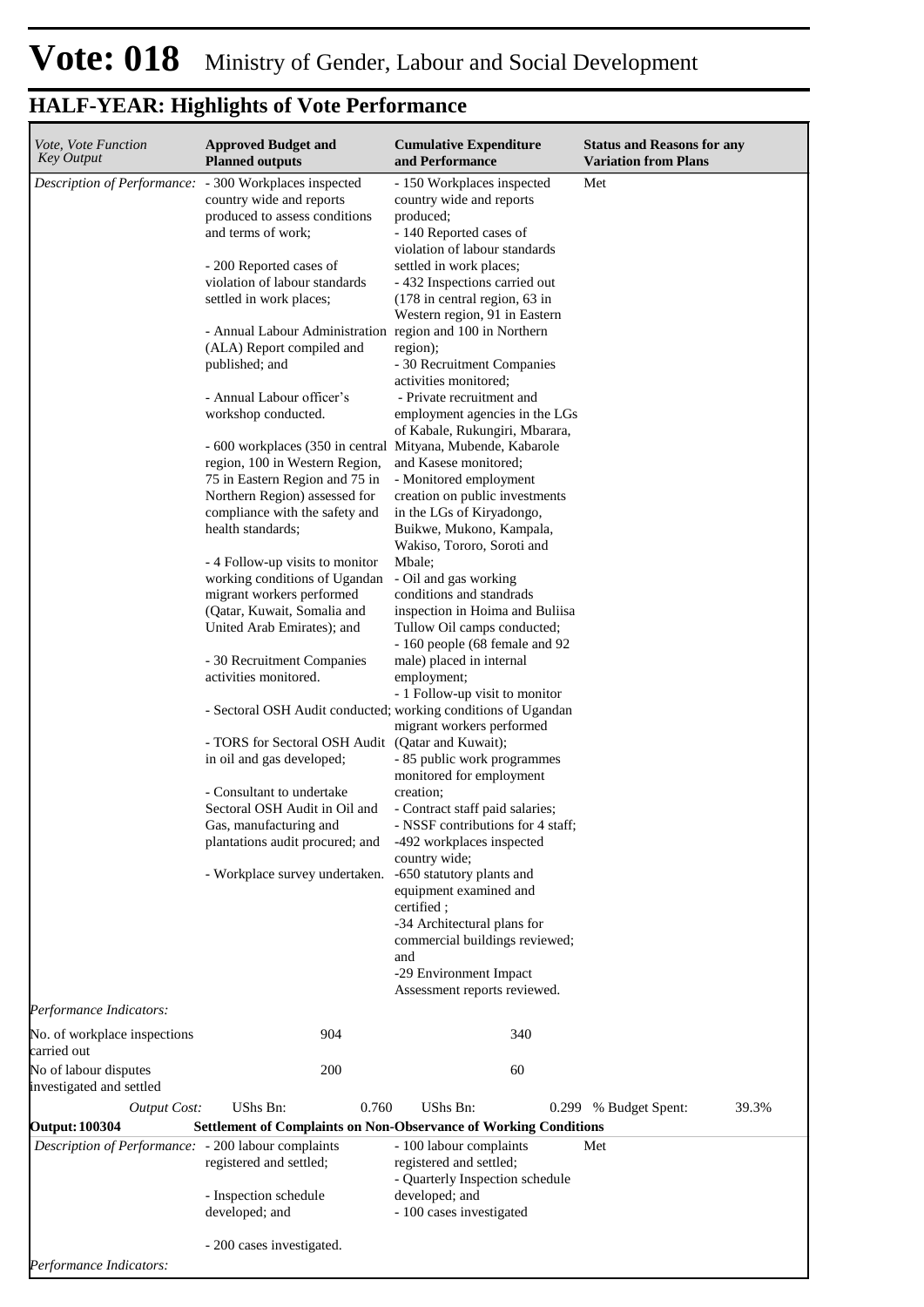| Vote, Vote Function<br><b>Key Output</b>                               | <b>Approved Budget and</b><br><b>Planned outputs</b>                                                                                                                                                                                                                                                                                                                                                                                                                                                                                                                                                                                                      | <b>Cumulative Expenditure</b><br>and Performance                                                                                                                                                                                                                                                                                                                                                                                                                                                                                                                                                                                                                                                                                                                                                                 | <b>Status and Reasons for any</b><br><b>Variation from Plans</b> |       |
|------------------------------------------------------------------------|-----------------------------------------------------------------------------------------------------------------------------------------------------------------------------------------------------------------------------------------------------------------------------------------------------------------------------------------------------------------------------------------------------------------------------------------------------------------------------------------------------------------------------------------------------------------------------------------------------------------------------------------------------------|------------------------------------------------------------------------------------------------------------------------------------------------------------------------------------------------------------------------------------------------------------------------------------------------------------------------------------------------------------------------------------------------------------------------------------------------------------------------------------------------------------------------------------------------------------------------------------------------------------------------------------------------------------------------------------------------------------------------------------------------------------------------------------------------------------------|------------------------------------------------------------------|-------|
| No of labour complaints<br>registered                                  | 800                                                                                                                                                                                                                                                                                                                                                                                                                                                                                                                                                                                                                                                       | 354                                                                                                                                                                                                                                                                                                                                                                                                                                                                                                                                                                                                                                                                                                                                                                                                              |                                                                  |       |
| <b>Output Cost:</b>                                                    | UShs Bn:<br>0.006                                                                                                                                                                                                                                                                                                                                                                                                                                                                                                                                                                                                                                         | UShs Bn:                                                                                                                                                                                                                                                                                                                                                                                                                                                                                                                                                                                                                                                                                                                                                                                                         | 0.003 % Budget Spent:                                            | 42.0% |
| <b>Output: 100305</b>                                                  | <b>Arbitration of Labour Disputes (Industrial Court)</b>                                                                                                                                                                                                                                                                                                                                                                                                                                                                                                                                                                                                  |                                                                                                                                                                                                                                                                                                                                                                                                                                                                                                                                                                                                                                                                                                                                                                                                                  |                                                                  |       |
|                                                                        | Description of Performance: - 200 workers complaints and<br>disputes settled;<br>- 200 reported complaints and<br>disputes countrywide<br>investigated;<br>- Labour productivity standards Court sworn in;<br>- 12 Officers paid salaries under - Hearing of 20 cases<br>the Industrial Court;<br>- At least 25% of the backlog of Industrial Court registered; and<br>labour disputes arbitrated;<br>- 2 Judges and 1 Court Registrar<br>trained in Industrial Court<br>procedures;<br>- 36 District Labour officers<br>trained in dispute resolution and<br>reporting mechanisms; and<br>- Labour disputes in the 4<br>regions of North, East, West and | - 110 cases of complaints and<br>disputes arbitrated;<br>- 80 cases referred to the<br>Industrial Court;<br>- Operations of the Industrial<br>Court commenced;<br>- Panelists of the Industrial<br>assessed in 8 MDAs and 24 LGs; - Staff seconded to the Industrial<br>Court;<br>commenced;<br>- 314 cases referred to the<br>- 20 cases handled.                                                                                                                                                                                                                                                                                                                                                                                                                                                               | Met                                                              |       |
|                                                                        | South arbitrated.                                                                                                                                                                                                                                                                                                                                                                                                                                                                                                                                                                                                                                         |                                                                                                                                                                                                                                                                                                                                                                                                                                                                                                                                                                                                                                                                                                                                                                                                                  |                                                                  |       |
| <b>Output Cost:</b>                                                    | UShs Bn:<br>0.353                                                                                                                                                                                                                                                                                                                                                                                                                                                                                                                                                                                                                                         | UShs Bn:                                                                                                                                                                                                                                                                                                                                                                                                                                                                                                                                                                                                                                                                                                                                                                                                         | 0.067 % Budget Spent:                                            | 19.0% |
| <b>Output: 100306</b>                                                  | <b>Training and Skills Development</b>                                                                                                                                                                                                                                                                                                                                                                                                                                                                                                                                                                                                                    |                                                                                                                                                                                                                                                                                                                                                                                                                                                                                                                                                                                                                                                                                                                                                                                                                  |                                                                  |       |
|                                                                        | Description of Performance: - 10 labour officers trained in<br>Labour administration;<br>- Training materials on labour<br>productivity;<br>- 500 stakeholders trained on<br>labour productivity;<br>- Newly recruited Labour<br>officers inducted;<br>- 36 Labour officers oriented in<br>the new labour laws and<br>regulations (North, East, Central Information System;<br>and West);<br>- 2 OSH Inspectors trained in<br>Management Skills at UMI; and<br>- 2 OSH Inspectors Trained in<br>Legal Practice Skills at Law<br>Development Center.                                                                                                       | - Training on development of<br>regulations of HIV/AIDS at the<br>workplace conducted;<br>- Skills training conducted for<br>out of school adolescents;<br>- Training for stakeholders on<br>child labour in agriculture<br>conducted;<br>- One (1) officer trained in<br>Makerere University (Masters in<br>Construction Management) is<br>on-going;<br>- 30 district labour officers<br>trained in the Labour Market<br>- 1 Officer trained in<br>Occupational diseases and<br>accidents in Turin - Italy; and<br>-15 districts ssupported in the<br>rolling out OSH Implementation<br>Strategy in the Health Services<br>Sector in 15 selected districts<br>(Oyam, Amolatar, Busia,<br>Kamuli, Mityana, Mubende,<br>Namutumba, Kabarole, Dokolo,<br>Mbale, Butaleja, Kisoro,<br>Mbarara, Tororo and Kyegegwa) | Met                                                              |       |
| Performance Indicators:                                                |                                                                                                                                                                                                                                                                                                                                                                                                                                                                                                                                                                                                                                                           |                                                                                                                                                                                                                                                                                                                                                                                                                                                                                                                                                                                                                                                                                                                                                                                                                  |                                                                  |       |
| Number of job placements<br>carried out by the recruitment<br>agencies | 1,200                                                                                                                                                                                                                                                                                                                                                                                                                                                                                                                                                                                                                                                     | 300                                                                                                                                                                                                                                                                                                                                                                                                                                                                                                                                                                                                                                                                                                                                                                                                              |                                                                  |       |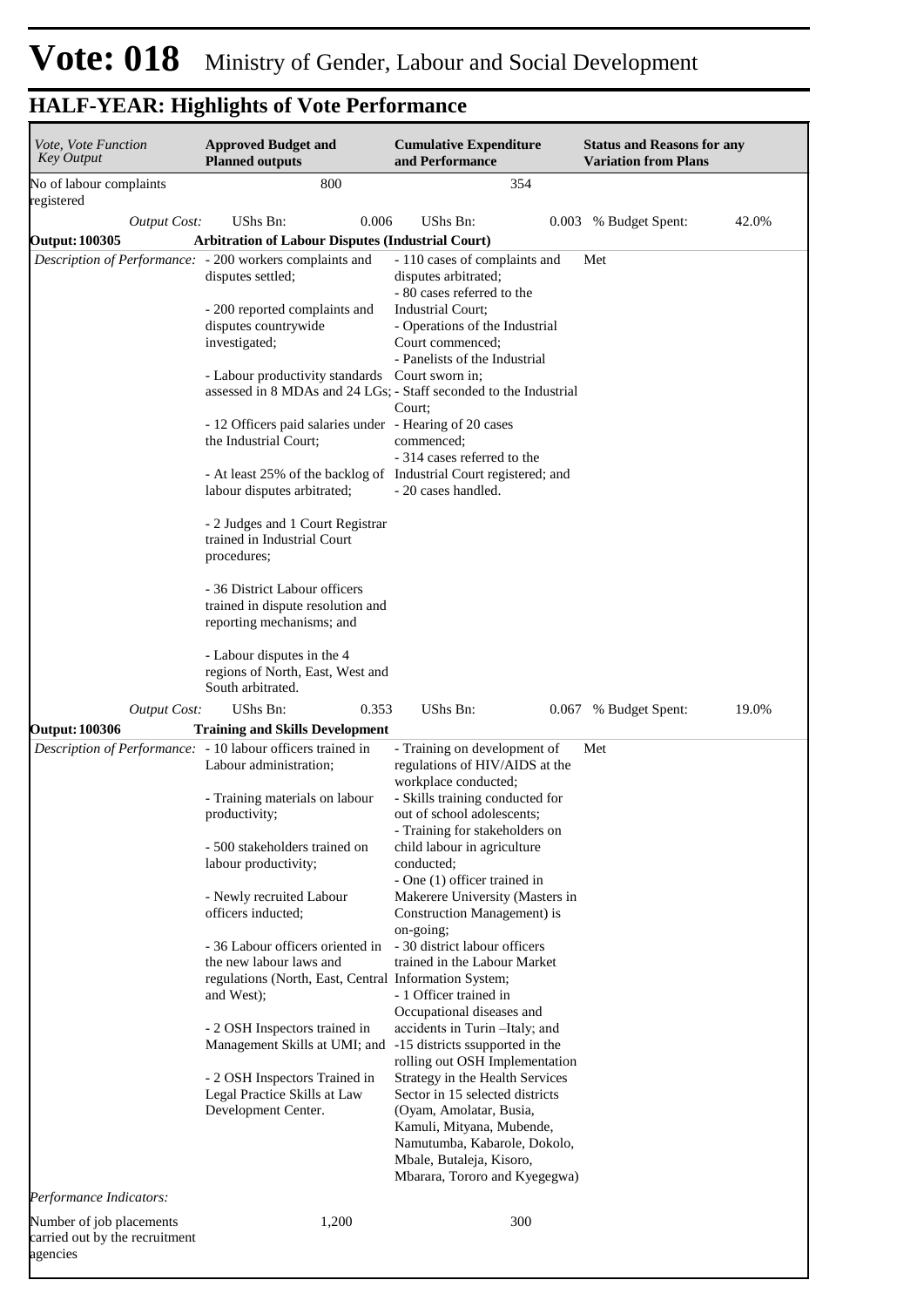**Status and Reasons for any Variation from Plans**

| <b>HALF-YEAR: Highlights of Vote Performance</b><br><b>Cumulative Expenditure</b><br><b>Approved Budget and</b><br><i>Vote, Vote Function</i><br><i>Key Output</i><br><b>Planned outputs</b><br>and Performance |       |     |
|-----------------------------------------------------------------------------------------------------------------------------------------------------------------------------------------------------------------|-------|-----|
|                                                                                                                                                                                                                 |       |     |
| Number of job placements                                                                                                                                                                                        | 2.000 | 400 |

| Number of job placements                                                                                                          | 2,000                                                                                        | 400                                                                 |                       |       |
|-----------------------------------------------------------------------------------------------------------------------------------|----------------------------------------------------------------------------------------------|---------------------------------------------------------------------|-----------------------|-------|
| carried out by the labour                                                                                                         |                                                                                              |                                                                     |                       |       |
| offices across the country                                                                                                        |                                                                                              |                                                                     |                       |       |
| labour offices across the                                                                                                         |                                                                                              |                                                                     |                       |       |
| country                                                                                                                           |                                                                                              |                                                                     |                       |       |
| <b>Output Cost:</b>                                                                                                               | UShs Bn:<br>0.154                                                                            | UShs Bn:                                                            | 0.075 % Budget Spent: | 48.9% |
| <b>Vote Function Cost</b>                                                                                                         | <b>UShs Bn:</b>                                                                              | $4.232$ UShs Bn:                                                    | 1.756 % Budget Spent: | 41.5% |
|                                                                                                                                   | Vote Function: 1004 Social Protection for Vulnerable Groups                                  |                                                                     |                       |       |
| <b>Output: 100401</b>                                                                                                             | Policies, Guidelines, Laws, Regulations and Standards on Vulnerable Groups                   |                                                                     |                       |       |
| Description of Performance: - 31 Officers paid salaries;                                                                          |                                                                                              | <b>Regulations for National</b><br><b>Council for Older Persons</b> | Met                   |       |
|                                                                                                                                   | - One Policy reviewed (Policy<br>on Disability);                                             | drafted and disseminated to<br>stakeholders                         |                       |       |
|                                                                                                                                   | - One National Plan of Action<br>drafted (National Plan of Action<br>on Disability);         |                                                                     |                       |       |
|                                                                                                                                   | - One Course Outline validated<br>(Post Graduate Diploma on<br>Gerontology);                 |                                                                     |                       |       |
|                                                                                                                                   | - National Council for Older<br>Person's Act Disseminated to 30<br>key stakeholders of Older |                                                                     |                       |       |
|                                                                                                                                   | Persons at National level; and<br>- 200 copies of Children Act                               |                                                                     |                       |       |
|                                                                                                                                   | disseminated to key<br>Stakeholders.                                                         |                                                                     |                       |       |
| Performance Indicators:                                                                                                           |                                                                                              |                                                                     |                       |       |
| No of policies, guidelines,<br>standards and action plans<br>for support to the vulnerable<br>groups developed and<br>implemented | 5                                                                                            | 2                                                                   |                       |       |
| <b>Output Cost:</b>                                                                                                               | UShs Bn:<br>0.395                                                                            | <b>UShs Bn:</b>                                                     | 0.186 % Budget Spent: | 47.2% |
| <b>Output: 100403</b>                                                                                                             | Monitoring and Evaluation of Programmes for Vulnerable Groups                                |                                                                     |                       |       |
|                                                                                                                                   | Description of Performance: - 10 Contract staff paid salary;                                 |                                                                     | Met                   |       |
|                                                                                                                                   |                                                                                              | - Five (5) SGPWDs and CBR                                           |                       |       |
|                                                                                                                                   | - 20 SGPWDs and CBR                                                                          | implementing districts                                              |                       |       |
|                                                                                                                                   | implementing districts                                                                       | technically supported and                                           |                       |       |
|                                                                                                                                   | technically supported and<br>monitored;                                                      | monitored.(Nakaseke, Luweero,<br>Gomba, Butambala, Kamuli);         |                       |       |
|                                                                                                                                   |                                                                                              | - Two (2) Vocational                                                |                       |       |
|                                                                                                                                   | - Eight (8) Vocational                                                                       | Institutions of Mpumudde and                                        |                       |       |
|                                                                                                                                   | Institutions of Kireka, Lweza,<br>Mpumudde, Ruti and Ocoko,                                  | Ruti Rehabilitaiton centres<br>provided with support                |                       |       |
|                                                                                                                                   | Jinja, Mbale, Buyaga                                                                         | supervision and monitoring;                                         |                       |       |
|                                                                                                                                   | Rehabilitation centres provided                                                              | - Two (2) groups of older                                           |                       |       |
|                                                                                                                                   | with support supervision and                                                                 | persons technically supported-                                      |                       |       |
|                                                                                                                                   | monitoring;                                                                                  | Monitored and provided<br>technical support supervision to          |                       |       |
|                                                                                                                                   | - Six (6) groups of Older<br>Persons technically supported;                                  | 24 LGs; Arua, Koboko, Yumbe,<br>Nebbi, Oyam, Apac, Lira,            |                       |       |
|                                                                                                                                   |                                                                                              | Gulu, Kotido, Kaabong,                                              |                       |       |
|                                                                                                                                   | - 111 districts and 27<br>Municipalities implementing                                        | Moroto, Katakwi, Kumi,<br>Sironko, Busia, Tororo, Wakiso,           |                       |       |
|                                                                                                                                   | youth livelihood program                                                                     | Mukono, Mpigi, Kiboga,                                              |                       |       |
|                                                                                                                                   | supervised and monitored;                                                                    | Mubende, Rukungiri, Kanungu,<br>Bushenyi and Kabarole;              |                       |       |
|                                                                                                                                   | - Programs for children and                                                                  | -Twenty (20) youth groups were<br>monitored under Promotion of      |                       |       |
|                                                                                                                                   | youth monitored in 20 Local<br>Governments;                                                  | Children and Youth programme                                        |                       |       |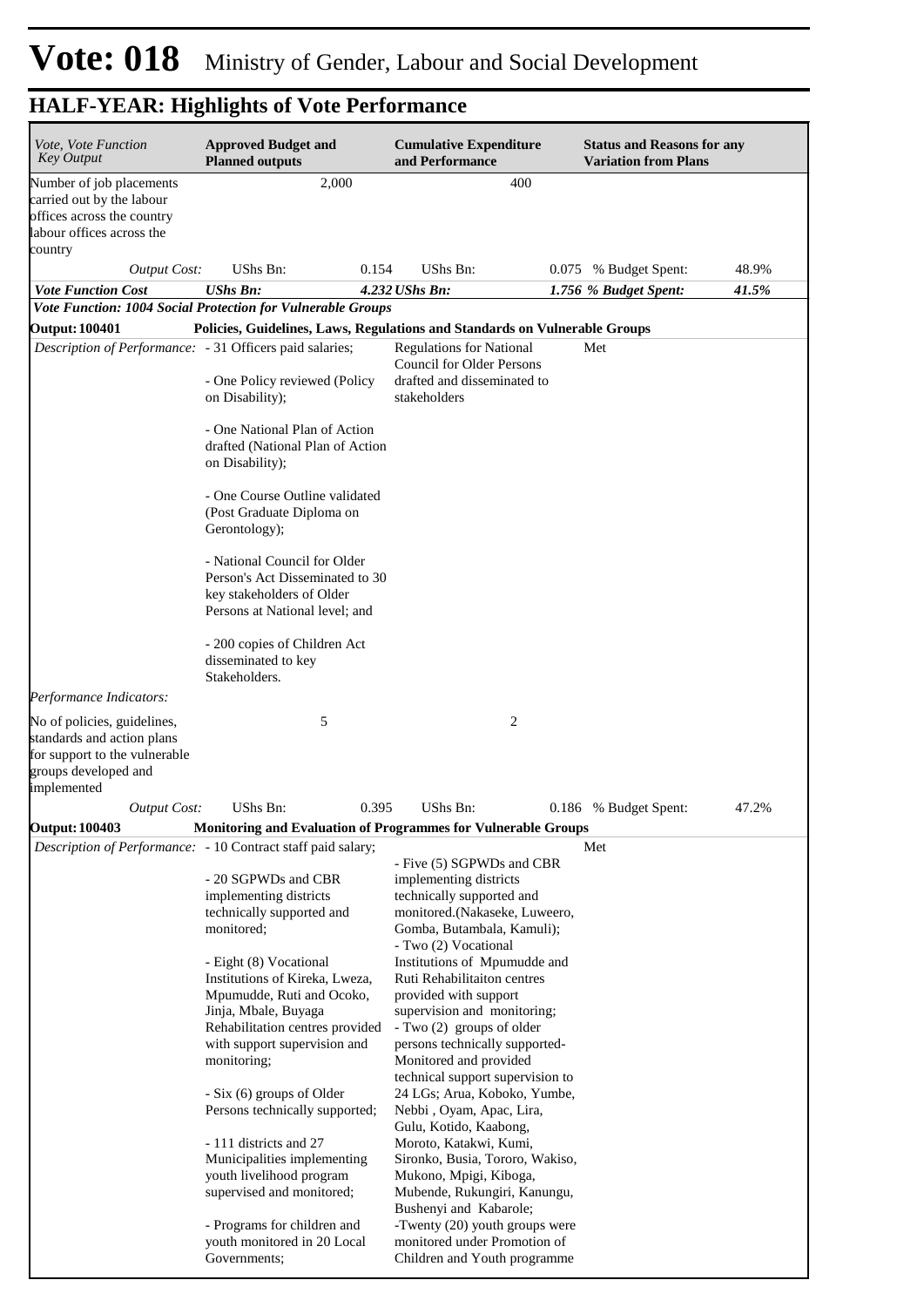| Vote, Vote Function<br><b>Key Output</b>                                                | <b>Approved Budget and</b><br><b>Planned outputs</b>                                                                                                                                                                                                                                                                                                                                                                                                                                                                                                                                                                                                                                                                                                                                                                        | <b>Cumulative Expenditure</b><br>and Performance                                                                                                                                                                                                                                                                                                                                                                                                                                                                                                                                                                                     | <b>Status and Reasons for any</b><br><b>Variation from Plans</b> |
|-----------------------------------------------------------------------------------------|-----------------------------------------------------------------------------------------------------------------------------------------------------------------------------------------------------------------------------------------------------------------------------------------------------------------------------------------------------------------------------------------------------------------------------------------------------------------------------------------------------------------------------------------------------------------------------------------------------------------------------------------------------------------------------------------------------------------------------------------------------------------------------------------------------------------------------|--------------------------------------------------------------------------------------------------------------------------------------------------------------------------------------------------------------------------------------------------------------------------------------------------------------------------------------------------------------------------------------------------------------------------------------------------------------------------------------------------------------------------------------------------------------------------------------------------------------------------------------|------------------------------------------------------------------|
|                                                                                         | - Four (4) Steering Committee<br>Meetings on livelihood<br>Programme organized;<br>- Four (4) Quarterly<br>Kampiringisa Board of Visitors'<br>meetings held;<br>- 50 Children and Babies Homes Kobulin Youth skills centres;<br>inspected;                                                                                                                                                                                                                                                                                                                                                                                                                                                                                                                                                                                  | in 8 project districts;<br>-Inspected 16 children homes,<br>including 10 institutions under<br>the ministry; Remand Homes-<br>Arua, Gulu, Fort Portal, Naguru,<br>Mbale and Fort Portal,<br>Kampiringisa National<br>Rehabilitation Centre, Naguru<br>Reception Centre, Ntawo and<br>-Provided support supervision                                                                                                                                                                                                                                                                                                                   |                                                                  |
|                                                                                         | - 100 Youth Projects from 19<br>Project districts and 5 others<br>monitored;                                                                                                                                                                                                                                                                                                                                                                                                                                                                                                                                                                                                                                                                                                                                                | and monitoring to 111 districts<br>and 27 Municipalities under<br>YLP;<br>- Two (2) Steering Committee                                                                                                                                                                                                                                                                                                                                                                                                                                                                                                                               |                                                                  |
|                                                                                         | - Support supervision and<br>Monitoring provided to the<br>Youth Livelihood Programme<br>related activities in the Districts<br>and Municipalities in the<br>country; and<br>- 15 Local Governments<br>supported and monitored to<br>implement Social Assistance<br>Grant for Empowerment                                                                                                                                                                                                                                                                                                                                                                                                                                                                                                                                   | meetings on Livelihood<br>Programme were organized and;<br>-Sensitized 112 districts on<br>YLP; and<br>- Three (3) Local Governments<br>supported and monitored to<br>implement Social Assistance<br>Grant for Empowerment<br>(SAGE) - Yumbe, Nebbi and<br>Zombo                                                                                                                                                                                                                                                                                                                                                                     |                                                                  |
| Performance Indicators:                                                                 | (SAGE).                                                                                                                                                                                                                                                                                                                                                                                                                                                                                                                                                                                                                                                                                                                                                                                                                     |                                                                                                                                                                                                                                                                                                                                                                                                                                                                                                                                                                                                                                      |                                                                  |
| Number of programmes<br>for vulnerable groups<br>monitored and evaluated                | 5                                                                                                                                                                                                                                                                                                                                                                                                                                                                                                                                                                                                                                                                                                                                                                                                                           | 5                                                                                                                                                                                                                                                                                                                                                                                                                                                                                                                                                                                                                                    |                                                                  |
| <b>Output Cost:</b>                                                                     | UShs Bn:<br>0.272                                                                                                                                                                                                                                                                                                                                                                                                                                                                                                                                                                                                                                                                                                                                                                                                           | UShs Bn:<br>0.108                                                                                                                                                                                                                                                                                                                                                                                                                                                                                                                                                                                                                    | 39.7%<br>% Budget Spent:                                         |
| <b>Output: 100404</b><br><i>Description of Performance:</i> - 180 PWDs trained in the 5 | <b>Training and Skills Development</b><br>Institutions (40 in Kireka, 40 in Institutions of (40 in Kireka, 40)<br>Ruti, 40 in Lweza, 40 in<br>Mpumudde and 20 in Ocoko)<br>equipped with employable skills; equipped with employable skills;<br>- Youth Livelihood program<br>coordinated;<br>- 12 Contract staff paid salary;<br>- 171 Youth trained in<br>vocational skills; 54 Northern,<br>54 Eastern, 45 Central and 18<br>Western Regions;<br>- 33 Children in Ministry<br>Institutions' supported with<br>formal Education;<br>- 240 disadvantaged youth<br>trained in Entrepreneurial and<br>Business Skills in 6 districts;<br>- 450 young people trained in<br>adolescent sexual and<br>reproductive health; and<br>- Social Protection training and<br>sensitization for national and<br>sub national Government | -188 PWDs trained in the 5<br>in Ruti, 40 in Lweza, 40 in<br>Mpumudde and 20 in Ocoko)<br>-Trained 170 youth in<br>entrepreneurship in Kibaale<br>$(35)$ , Kayunga $(110)$ and<br>Kawempe (25);<br>-Trained 150 youth in sexual<br>and reproductive health services<br>and skills in Naguru Remand<br>Home (100) Lweza (20) and<br>Kireka (30) Rehabilitation<br>Centres;<br>-454 TOT trained under YLP<br>phase II; and<br>- Social Protection training and<br>senstitisation for national and<br>sub national Government<br>officers involved in<br>implementing SAGE in all 3<br>active SAGE districts; Zombo,<br>Nebbi and Yumbe | Met                                                              |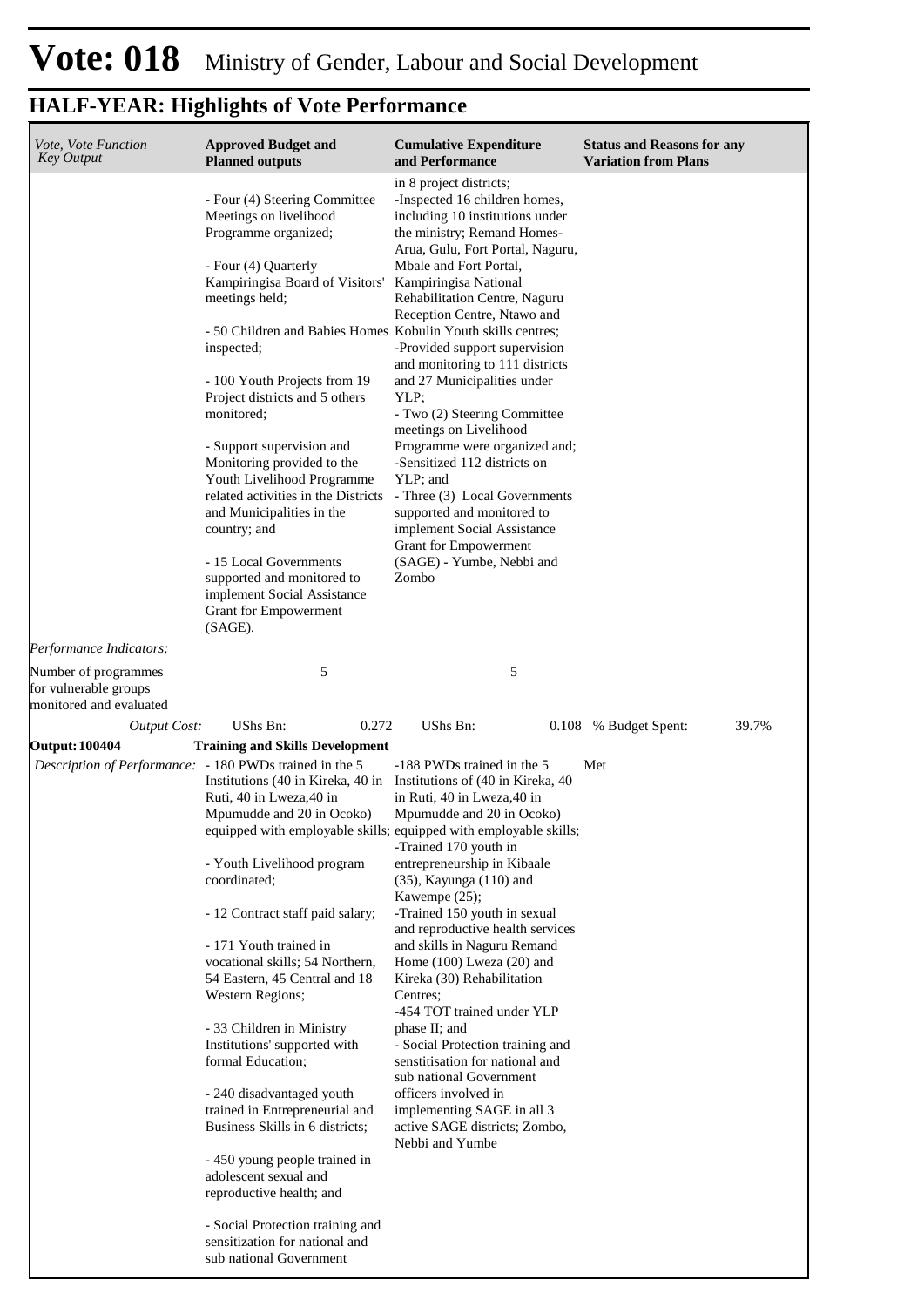| Vote, Vote Function<br><b>Key Output</b>                                                                                | <b>Approved Budget and</b><br><b>Planned outputs</b>                                                                                                                                                                                  | <b>Cumulative Expenditure</b><br>and Performance                                                                             | <b>Status and Reasons for any</b><br><b>Variation from Plans</b> |
|-------------------------------------------------------------------------------------------------------------------------|---------------------------------------------------------------------------------------------------------------------------------------------------------------------------------------------------------------------------------------|------------------------------------------------------------------------------------------------------------------------------|------------------------------------------------------------------|
|                                                                                                                         | officers involved in<br>implementing SAGE in all 15<br>active SAGE districts.                                                                                                                                                         |                                                                                                                              |                                                                  |
| Performance Indicators:                                                                                                 |                                                                                                                                                                                                                                       |                                                                                                                              |                                                                  |
| No. Of vulnerable persons<br>trained in vocational,<br>entrepreneurial and life skills                                  | 2,000                                                                                                                                                                                                                                 | 188                                                                                                                          |                                                                  |
| <b>Output Cost:</b>                                                                                                     | UShs Bn:<br>0.735                                                                                                                                                                                                                     | UShs Bn:                                                                                                                     | 43.3%<br>0.319 % Budget Spent:                                   |
| <b>Output: 100405</b>                                                                                                   | <b>Empowerment, Support, Care and Protection of Vulnerable Groups</b>                                                                                                                                                                 |                                                                                                                              |                                                                  |
| Description of Performance: - 180 PWDs trainees in the                                                                  | <b>Vocational Rehabilitation</b><br>centres, supported, cared for and committed at Kampiringisa<br>protected;                                                                                                                         | -20 youth equipped with toolkits; Met<br>-25 children in conflict with law<br>supported with resettlement kits;              |                                                                  |
|                                                                                                                         | - 100 Volume of assorted<br>training materials procured;                                                                                                                                                                              | - Eight (8) institutions; (6<br>children and 2 youth) supported<br>to provide and improve services                           |                                                                  |
|                                                                                                                         | - 24 Coordination meetings for<br>the Department and Children                                                                                                                                                                         | to children and youth;<br>- Three (3) coordination<br>meetings with institutions for                                         |                                                                  |
|                                                                                                                         | Institutions under the Ministry<br>held;                                                                                                                                                                                              | children and youth organized<br>-Under the YLP, projects were<br>generated under Phase II in all                             |                                                                  |
|                                                                                                                         | - 2 National stakeholder<br>Meetings on child protection<br>and youth programming held;                                                                                                                                               | the 85 Districts and 15<br>municipalities. A total of 1,780<br>youth projects have been<br>received at the district level in |                                                                  |
|                                                                                                                         | - 2 staff undertaking short<br>courses supported;                                                                                                                                                                                     | the various districts, of which<br>133 have been financed, 66 are<br>under review at MGLSD, 680                              |                                                                  |
|                                                                                                                         | - 100 Children in conflict with<br>law empowered;                                                                                                                                                                                     | have been approved and ready<br>for submission to MGLSD,<br>while 901 are awaiting approval                                  |                                                                  |
|                                                                                                                         | - 20 Contract staff paid salaries;                                                                                                                                                                                                    | of DTPC; and<br>-Social Assistance Grant for                                                                                 |                                                                  |
|                                                                                                                         | - 50 Youth Groups empowered<br>with seed/start up capital in 22<br>districts;                                                                                                                                                         | Empowerment received by<br>13,239 newly enrolled Senior<br>Citizens Households in Yumbe<br>paid through MTN Mobile           |                                                                  |
|                                                                                                                         | - Toolkits provided for 171<br>Youth in 19 Programme<br>Districts;                                                                                                                                                                    | Money system.                                                                                                                |                                                                  |
|                                                                                                                         | - Operations of 7 Children and<br>Youth Institutions supported;<br>and                                                                                                                                                                |                                                                                                                              |                                                                  |
|                                                                                                                         | - Social Assistance Grants for<br>Empowerment received by<br>108,239 newly enrolled Senior<br><b>Citizens Households</b><br>beneficiaries in Yumbe district<br>and the 15 pilot districts paid<br>through MTN Mobile Money<br>system. |                                                                                                                              |                                                                  |
| Performance Indicators:                                                                                                 |                                                                                                                                                                                                                                       |                                                                                                                              |                                                                  |
| Number of vulnerable<br>groups supported and<br>empowered to participate<br>and benefit from the<br>development process | 55                                                                                                                                                                                                                                    | $\boldsymbol{0}$                                                                                                             |                                                                  |
| No. of vulnerable<br>individuals supported                                                                              | 108,239                                                                                                                                                                                                                               | 108239                                                                                                                       |                                                                  |
| No. Of vulnerable and<br>marginalized groups                                                                            | 530                                                                                                                                                                                                                                   | $\boldsymbol{0}$                                                                                                             |                                                                  |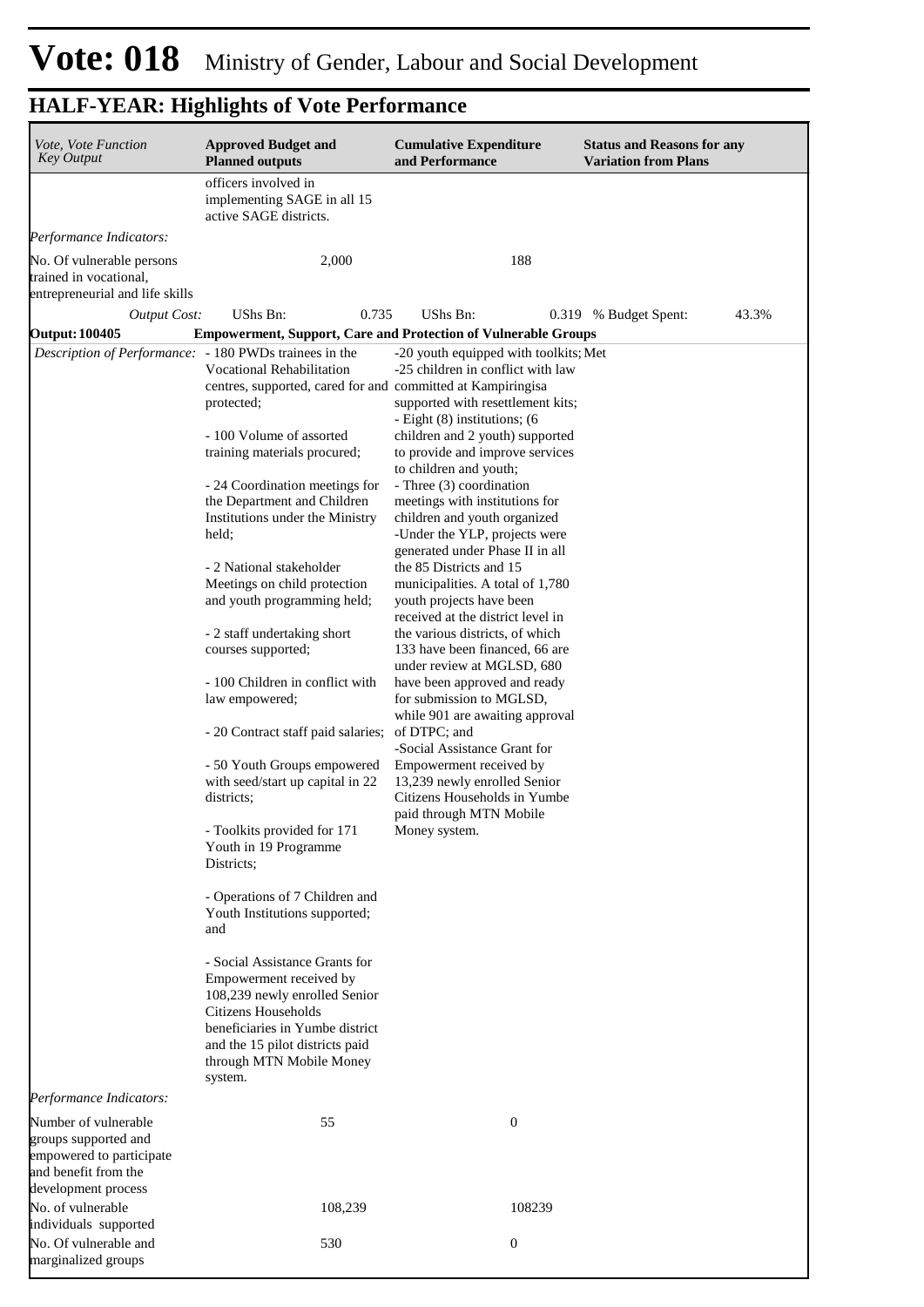| Vote, Vote Function<br><b>Key Output</b>             | <b>Approved Budget and</b><br><b>Planned outputs</b>                                                                                                                                                                                                                                                                                                                                                                                                                                                                                                                                                                    | <b>Cumulative Expenditure</b><br>and Performance                                                                                                                                                                                                                                                                                                                                                                                                                                                                           | <b>Status and Reasons for any</b><br><b>Variation from Plans</b> |       |
|------------------------------------------------------|-------------------------------------------------------------------------------------------------------------------------------------------------------------------------------------------------------------------------------------------------------------------------------------------------------------------------------------------------------------------------------------------------------------------------------------------------------------------------------------------------------------------------------------------------------------------------------------------------------------------------|----------------------------------------------------------------------------------------------------------------------------------------------------------------------------------------------------------------------------------------------------------------------------------------------------------------------------------------------------------------------------------------------------------------------------------------------------------------------------------------------------------------------------|------------------------------------------------------------------|-------|
| accessed with seed/start-up                          |                                                                                                                                                                                                                                                                                                                                                                                                                                                                                                                                                                                                                         |                                                                                                                                                                                                                                                                                                                                                                                                                                                                                                                            |                                                                  |       |
| capital                                              |                                                                                                                                                                                                                                                                                                                                                                                                                                                                                                                                                                                                                         |                                                                                                                                                                                                                                                                                                                                                                                                                                                                                                                            |                                                                  |       |
| <b>Output Cost:</b>                                  | <b>UShs Bn:</b><br>2.145                                                                                                                                                                                                                                                                                                                                                                                                                                                                                                                                                                                                | <b>UShs Bn:</b>                                                                                                                                                                                                                                                                                                                                                                                                                                                                                                            | 1.021 % Budget Spent:                                            | 47.6% |
| <b>Output: 100451</b>                                | Support to councils provided                                                                                                                                                                                                                                                                                                                                                                                                                                                                                                                                                                                            |                                                                                                                                                                                                                                                                                                                                                                                                                                                                                                                            |                                                                  |       |
| Description of Performance: - Autonomous Institution | (National Council for<br>Disability) supported with<br>Shs0.036bn and 0.800bn as<br>Wages and Non-Wage<br>Subventions to monitor<br>activities to the PWDs;<br>- National Council for Older<br>persons supported with 0.026bn Institutions (National Youth<br>for its establishment;<br>- Two (2) Autonomous<br><b>Institutions (National Youth</b><br>Council and the National<br>Council for Children supported<br>with Shs0.259bn for Wage<br>Subvention and Shs1.146bn for<br>Non Wage Subvention; and<br>- Special Interest Groups (SIG)                                                                           | - National Council for Disability Met<br>supported with Shs0.009bn and<br>0.125bn as Wages and Non-<br>Wage subvention to monitor<br>activities to the PWDs;<br>- National Council for Older<br>persons supported with<br>0.0025Bn for its establishment.<br>-Two (2) Autonomous<br>Council and the National<br>Council for Children) were<br>supported with Wage<br>Subvention (Shs0.259Bn) and<br>Non-Wage Subvention<br>$(Shs1.146Bn)$ and<br>-Grants were provided to<br>Special Interest Groups and IGG<br>under YLP. |                                                                  |       |
|                                                      | and IGG supported from the<br>Youth Livelihood Grant.                                                                                                                                                                                                                                                                                                                                                                                                                                                                                                                                                                   |                                                                                                                                                                                                                                                                                                                                                                                                                                                                                                                            |                                                                  |       |
| Performance Indicators:                              |                                                                                                                                                                                                                                                                                                                                                                                                                                                                                                                                                                                                                         |                                                                                                                                                                                                                                                                                                                                                                                                                                                                                                                            |                                                                  |       |
| No. of councils suppored                             | 3                                                                                                                                                                                                                                                                                                                                                                                                                                                                                                                                                                                                                       | 4                                                                                                                                                                                                                                                                                                                                                                                                                                                                                                                          |                                                                  |       |
| <b>Output Cost:</b>                                  | UShs Bn:<br>3.668                                                                                                                                                                                                                                                                                                                                                                                                                                                                                                                                                                                                       | <b>UShs Bn:</b>                                                                                                                                                                                                                                                                                                                                                                                                                                                                                                            | 1.534 % Budget Spent:                                            | 41.8% |
| <b>Output: 100452</b>                                | Support to the Renovation and Maintenance of Centres for Vulnerable Groups                                                                                                                                                                                                                                                                                                                                                                                                                                                                                                                                              |                                                                                                                                                                                                                                                                                                                                                                                                                                                                                                                            |                                                                  |       |
|                                                      | Description of Performance: - 1,950 children and youth in<br>Ministry Institutions provided<br>with food and non food items; -<br>710 in Naguru Remand Home,<br>139 in Fort Portal Remand<br>Home, 186 in Mbale Remand<br>Home, 100 in Arua Remand<br>Home, 158 in Naguru Reception centre were provided with food<br>Centre, 541 in Kampiringisa<br>National Rehabilitation Centre<br>and 120 youth in Kobulin;<br>- 5 Children Institutions<br>maintained;<br>- 170 PWDs Trainees in<br>Ministry Institutions supported,<br>cared for and protected; and<br>- 100 Volumes of assorted<br>training materials procured. | -188 PWDs Trainees in Ministry Met<br>Institutions supported, cared for<br>and protected<br>-100 Volume of assorted<br>training materials procured;<br>-803 children in Remand homes,<br>reception and rehabilitation<br>and non food items;<br>-Completed the renovation of<br>Kobulin Youth skills centre<br>(phase I); and<br>-Equipped Kobulin with office<br>furniture, training materials and<br>kitchen ware and accessories.                                                                                       |                                                                  |       |
|                                                      | UShs Bn:<br>0.733                                                                                                                                                                                                                                                                                                                                                                                                                                                                                                                                                                                                       | UShs Bn:                                                                                                                                                                                                                                                                                                                                                                                                                                                                                                                   |                                                                  | 48.3% |
| <b>Output Cost:</b><br><b>Vote Function Cost</b>     | <b>UShs Bn:</b>                                                                                                                                                                                                                                                                                                                                                                                                                                                                                                                                                                                                         |                                                                                                                                                                                                                                                                                                                                                                                                                                                                                                                            | 0.354 % Budget Spent:                                            |       |
|                                                      | Vote Function: 1049 Policy, Planning and Support Services                                                                                                                                                                                                                                                                                                                                                                                                                                                                                                                                                               | 8.252 UShs Bn:                                                                                                                                                                                                                                                                                                                                                                                                                                                                                                             | 3.638 % Budget Spent:                                            | 44.1% |
| <b>Output: 104951</b>                                | Support to the street children activities                                                                                                                                                                                                                                                                                                                                                                                                                                                                                                                                                                               |                                                                                                                                                                                                                                                                                                                                                                                                                                                                                                                            |                                                                  |       |
|                                                      | Description of Performance: - 1100 children and adults from - 250 children and adults from<br>the Streets of Kampala City, and the Streets of Kampala City, and<br>other towns withdrawn and re-<br>settled;<br>- Multi- Sectoral strategy on<br>street children implemented; and and                                                                                                                                                                                                                                                                                                                                   | other towns withdrawn and re-<br>settled:<br>- Multi - Sectoral Strategy on<br>Street Children implemented;<br>- Salary for 5 Political                                                                                                                                                                                                                                                                                                                                                                                    | met                                                              |       |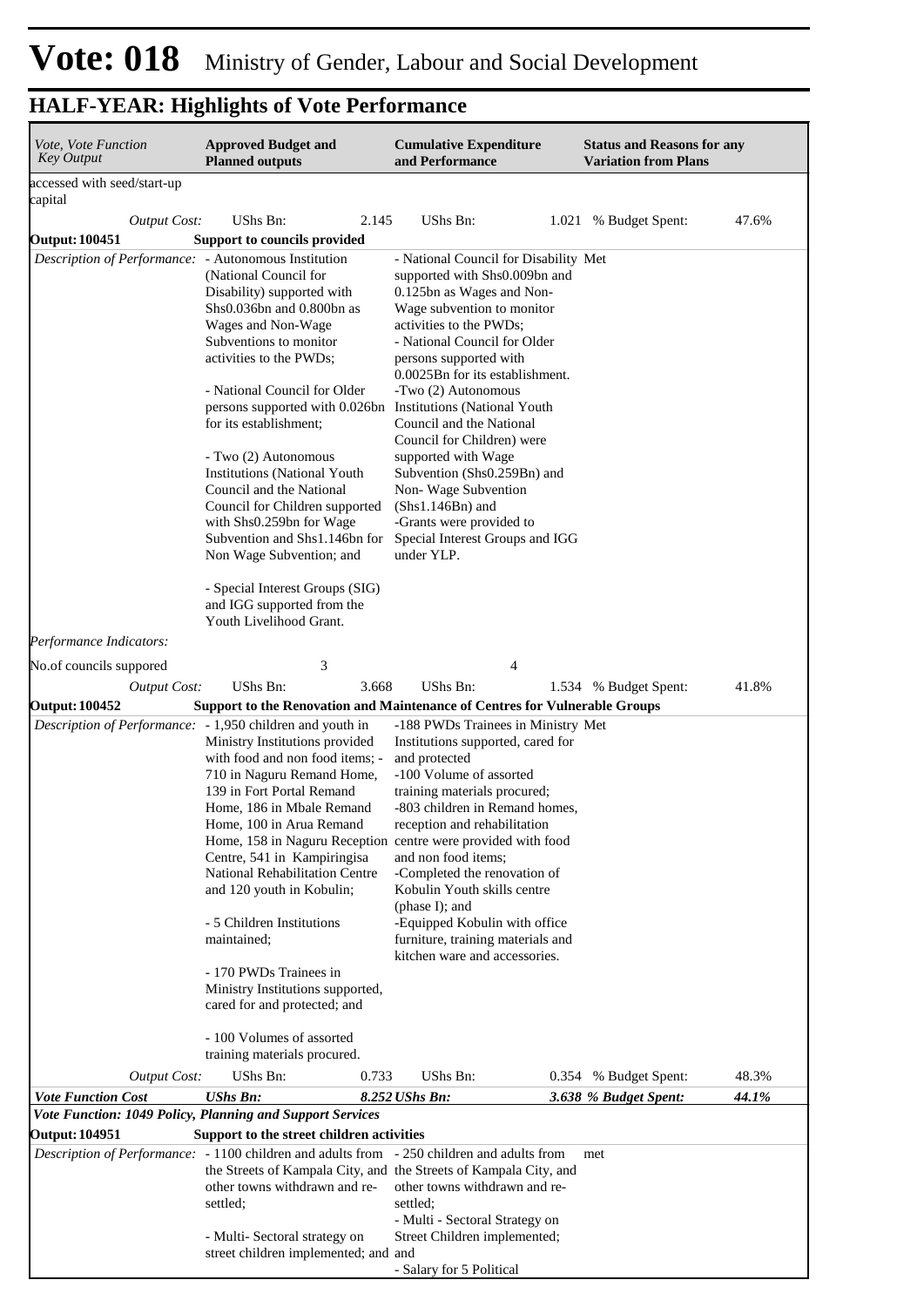| <i>Vote, Vote Function</i><br><b>Key Output</b> | <b>Approved Budget and</b><br><b>Planned outputs</b> | <b>Cumulative Expenditure</b><br>and Performance | <b>Status and Reasons for any</b><br><b>Variation from Plans</b> |
|-------------------------------------------------|------------------------------------------------------|--------------------------------------------------|------------------------------------------------------------------|
|                                                 | - Salary for 5 Political<br>assistants' paid.        | Assistants' paid.                                |                                                                  |
| Output Cost:                                    | UShs Bn:                                             | UShs Bn:<br>0.985                                | 0.489 % Budget Spent:<br>49.6%                                   |
| <b>Vote Function Cost</b>                       | <b>UShs Bn:</b>                                      | 44.230 UShs Bn:                                  | 19.136 % Budget Spent:<br>43.3%                                  |
| <b>Cost of Vote Services:</b>                   | UShs $B_n$ :                                         | 60.792 <i>UShs Bn</i> :                          | <b>26.332</b> % Budget Spent:<br>43.3%                           |

*\* Excluding Taxes and Arrears*

In the current Quarter (Q3 FY2014/15) the Ministry received a total of Shs12,682,380,131 for both Development and recurrent showing decrease of Shs2,638,585,932 in nominal terms and 17.22% over the 2nd Quarter FY2014/15. The total amount for Recurrent was Shs3,834,327,824 showing a decrease of Shs1,557,151,035 in nominal values and 28.88%. Under the Domestic Development Budget, Shs8,848,052,307 was received showing a decrease of Shs1,081,434,897 in nominal values and 10.89%. This shows a decreasing trend in the resources received by the Ministry.

The Ministry has a number of must and programmed expenditures which must be met within the current Quarter. The Must and Programmed expenditures of the Ministry include: Rent, Utilities, Stationery, subvention to Council (salary and operations), traditional leaders monthly allowance as well as the Human resource costs (Transport and Fuel for the entitled officers). By July the approved traditional leaders were 11 and were included in the Budget, however, the current approved Traditional Leaders are 14. The facilitation required is for 14 instead of 11. This will constrain the funding to other activities.

The total for the programmed and must expenditures is over 100% of the non-wage provision. This implies that the Ministry will inevitably accumulate domestic arrears if the ceiling is not increased.

The Ministry celebrates national and internal days. These days are used for advocacy and passing on information to the communities. In the current quarter the Ministry has one international day (on 8th March 2015) which must be celebrated using insufficient resources. In the next Quarter the Ministry will celebrate the international Labour Day on 1st May 2015. H.E The Present will be the chief guest. Enough resources are required in preparation for the event.

The Ministry is implementing the Youth Livelihood Programme. The projects for the youth have been approved. 90% of the projects are agricultural related and they require prompt funding because they are time and season bound. The Ministry, therefore, requires all the Programme funds in the current quarter to fit within the season.

 The challenges the Ministry met in the preparation of the report was related to the importation of the Excel salary figures into the Tool.

|  |  |  |  |  | Table V2.2: Implementing Actions to Improve Vote Performance |
|--|--|--|--|--|--------------------------------------------------------------|
|--|--|--|--|--|--------------------------------------------------------------|

| <b>Planned Actions:</b>                                                                                                                                                                              | <b>Actual Actions:</b>                                                                                                                                                                                                               | <b>Reasons for Variation</b>                            |  |  |  |
|------------------------------------------------------------------------------------------------------------------------------------------------------------------------------------------------------|--------------------------------------------------------------------------------------------------------------------------------------------------------------------------------------------------------------------------------------|---------------------------------------------------------|--|--|--|
| Vote: 018 Ministry of Gender, Labour and Social Development                                                                                                                                          |                                                                                                                                                                                                                                      |                                                         |  |  |  |
|                                                                                                                                                                                                      | Vote Function: 10 01 Community Mobilisation and Empowerment                                                                                                                                                                          |                                                         |  |  |  |
| - Develop and implement a National<br>Citizenship Awareness Week on<br>Community Mobilization Functions to<br>massively carry out awareness campaigns;                                               | - The Development and implementation of No funds to implement the activity<br>a National Citizenship Awareness Week<br>on Community Mobilization Functions to<br>massively carry out awareness campaigns<br>have not been done.      |                                                         |  |  |  |
| - Harmonize Community Mobilization and<br>Empowerment Function funds from other<br>sectors into Social Development Sector to<br>effectively carry out mobilisation activities<br>in local government | - Harmonization Community Mobilization<br>and Empowerment Function funds from<br>other sectors into Social Development<br>Sector to effectively carry out mobilization<br>activities in local government have not<br>been concluded. | Other sectors are not in agreement with<br>the proposal |  |  |  |
| Vote Function: 10 02 Mainstreaming Gender and Rights                                                                                                                                                 |                                                                                                                                                                                                                                      |                                                         |  |  |  |
| - Strengthen the GMSWG to oversee the<br>implementation of the gender<br>mainstreaming activities in other sectors.                                                                                  | - Strengthened the GMSWG to oversee the Met<br>implementation of the gender<br>mainstreaming activities in other sectors.                                                                                                            |                                                         |  |  |  |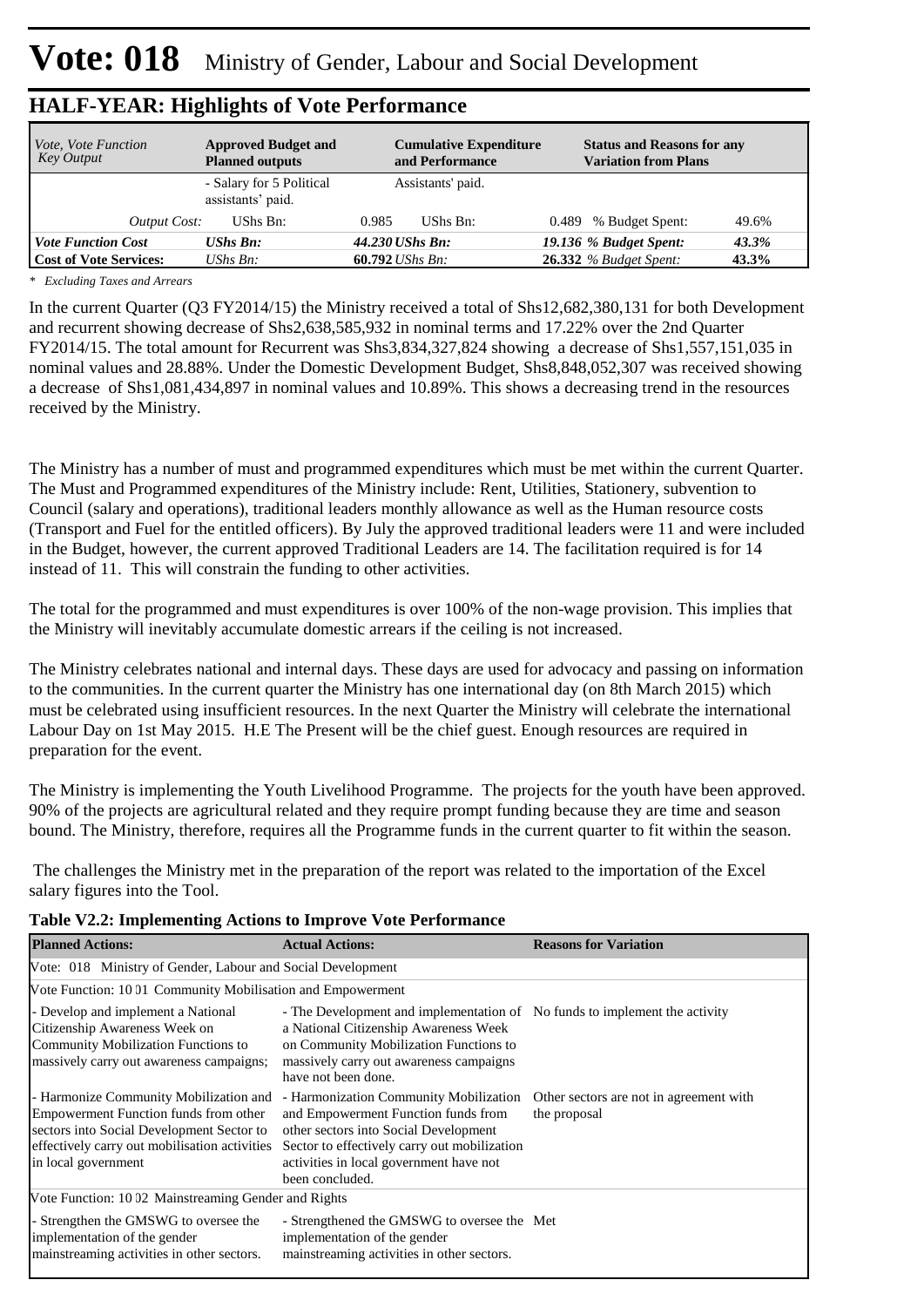| <b>Planned Actions:</b>                                                                                                                                                                                                   | <b>Actual Actions:</b>                                                                                                                                                                                                   | <b>Reasons for Variation</b> |
|---------------------------------------------------------------------------------------------------------------------------------------------------------------------------------------------------------------------------|--------------------------------------------------------------------------------------------------------------------------------------------------------------------------------------------------------------------------|------------------------------|
| The GMSWG will meet regularly to<br>discuss the reports from the Gender Focal<br>Point Officers attached to the different<br>sectors                                                                                      | The GMSWG meets regularly to discuss<br>the reports from the Gender Focal Point<br>Officers attached to the different sectors.                                                                                           |                              |
| - Continue to integrate statistics activities<br>into the work plans submitted to<br>Development Partners for funding to<br>ensure collection of gender disaggregated<br>data for planning purposes                       | - Continued to integrate statistics activities Met<br>into the work plans submitted to<br>Development Partners for funding to<br>ensure collection of gender disaggregated<br>data for planning purposes.                |                              |
| Vote: 018 Ministry of Gender, Labour and Social Development                                                                                                                                                               |                                                                                                                                                                                                                          |                              |
| Vote Function: 10 03 Promotion of Labour Productivity and Employment<br>- Continue to lobby Development Partners<br>and other stakeholders to fund the<br>activities in the National Programme of<br>Action on Employment | - Continued to lobby Development<br>Partners and other stakeholders to fund the<br>activities in the National Programme of<br>Action on Employment                                                                       | Met                          |
| Vote Function: 10 04 Social Protection for Vulnerable Groups                                                                                                                                                              |                                                                                                                                                                                                                          |                              |
| - Continue with regular review of the<br>social protection policies and programmes<br>to adequately include all the vulnerable<br>groups; and<br>- Strengthen skills development and<br>livelihood provision to youth     | - Continued with regular review of the<br>social protection policies and programmes<br>to adequately include all the vulnerable<br>groups; and<br>- Strengthened skills development and<br>livelihood provision to youth | Met                          |
| - Strengthen resource mobilisation to<br>expand social protection intervention in all<br>districts                                                                                                                        | - Strengthened resource mobilization to<br>expand social protection intervention in all<br>districts                                                                                                                     | Met                          |
| Vote: 018 Ministry of Gender, Labour and Social Development                                                                                                                                                               |                                                                                                                                                                                                                          |                              |
| Vote Function: 10 03 Promotion of Labour Productivity and Employment                                                                                                                                                      |                                                                                                                                                                                                                          |                              |
| - Strengthen the collection of NTR<br>through registration and inspection of<br>workplaces and request for permission to<br>utilise NTR at source                                                                         | - Strengthened the collection of NTR<br>through registration and inspection of<br>workplaces and requested for permission<br>to utilize NTR at source                                                                    | Met                          |
| Strengthen the collection of NTR<br>through registration and inspection of<br>workplaces and request for permission to<br>utilise NTR at source                                                                           | - Strengthened the collection of NTR<br>through registration and inspection of<br>workplaces and requested for permission<br>to utilize NTR at source                                                                    | Met                          |

#### *V3: Details of Releases and Expenditure*

*This section provides a comprehensive summary of the outputs delivered by the Vote and further details of Vote expenditures by Vote Function and Expenditure Item.*

#### **Table V3.1: GoU Releases and Expenditure by Output\***

| <b>Billion Uganda Shillings</b>                                                                     | Approved<br><b>Budget</b> | <b>Released</b> | <b>Spent</b> | $%$ GoU<br><b>Budget</b><br>Released | $%$ GoU<br><b>Budget</b><br><i>Spent</i> | $%$ GoU<br>Releases<br><i>Spent</i> |  |
|-----------------------------------------------------------------------------------------------------|---------------------------|-----------------|--------------|--------------------------------------|------------------------------------------|-------------------------------------|--|
| VF:1001 Community Mobilisation and Empowerment                                                      | 2.13                      | 1.03            | 0.95         | 48.4%                                | 44.5%                                    | 91.8%                               |  |
| Class: Outputs Provided                                                                             | 1.04                      | 0.50            | 0.40         | 48.3%                                | 38.7%                                    | 80.1%                               |  |
| 100101 Policies, Sector plans Guidelines and Standards on Community<br>Mobilisation and Empowerment | 0.53                      | 0.26            | 0.19         | 48.3%                                | 36.3%                                    | 75.3%                               |  |
| 100102 Advocacy and Networking                                                                      | 0.25                      | 0.12            | 0.10         | 49.6%                                | 42.4%                                    | 85.5%                               |  |
| Training, Skills Development and Training Materials<br>100104                                       | 0.09                      | 0.04            | 0.03         | 49.0%                                | 34.7%                                    | 70.9%                               |  |
| 100105 Monitoring, Technical Support Supervision and Backstopping                                   | 0.17                      | 0.08            | 0.07         | 46.1%                                | 42.8%                                    | 92.7%                               |  |
| Class: Outputs Funded                                                                               | 1.09                      | 0.53            | 0.55         | 48.6%                                | 50.0%                                    | 102.9%                              |  |
| 100151 Support to Traditional Leaders provided                                                      | 0.66                      | 0.32            | 0.33         | 48.6%                                | 50.0%                                    | 102.9%                              |  |
| 100152 Support to National Library of Uganda (Development Project,                                  | 0.43                      | 0.21            | 0.22         | 48.6%                                | 50.0%                                    | 102.9%                              |  |
| Wage and Non Wage Subvention)                                                                       |                           |                 |              |                                      |                                          |                                     |  |
| VF:1002 Mainstreaming Gender and Rights                                                             | 1.95                      | 0.98            | 0.85         | 50.2%                                | 43.8%                                    | 87.2%                               |  |
| Class: Outputs Provided                                                                             | 0.86                      | 0.43            | 0.36         | 49.7%                                | 41.2%                                    | 82.8%                               |  |
| 100201 Policies, Guidelines and Standards for mainstreaming Gender &<br>Other Social Dev't Concerns | 0.45                      | 0.21            | 0.21         | 46.7%                                | 45.4%                                    | 97.1%                               |  |
| Advocacy and Networking<br>100202                                                                   | 0.26                      | 0.14            | 0.09         | 54.7%                                | 33.2%                                    | 60.8%                               |  |
| Capacity building for Gender and Rights Equality and Equity<br>100204                               | 0.15                      | 0.07            | 0.06         | 50.2%                                | 42.5%                                    | 84.7%                               |  |
| Class: Outputs Funded                                                                               | 1.08                      | 0.55            | 0.50         | 50.6%                                | 45.9%                                    | 90.7%                               |  |
| Support to National Women's Council and the Kapchorwa<br>100251                                     | 1.08                      | 0.55            | 0.50         | 50.6%                                | 45.9%                                    | 90.7%                               |  |
| Women Development Group                                                                             |                           |                 |              |                                      |                                          |                                     |  |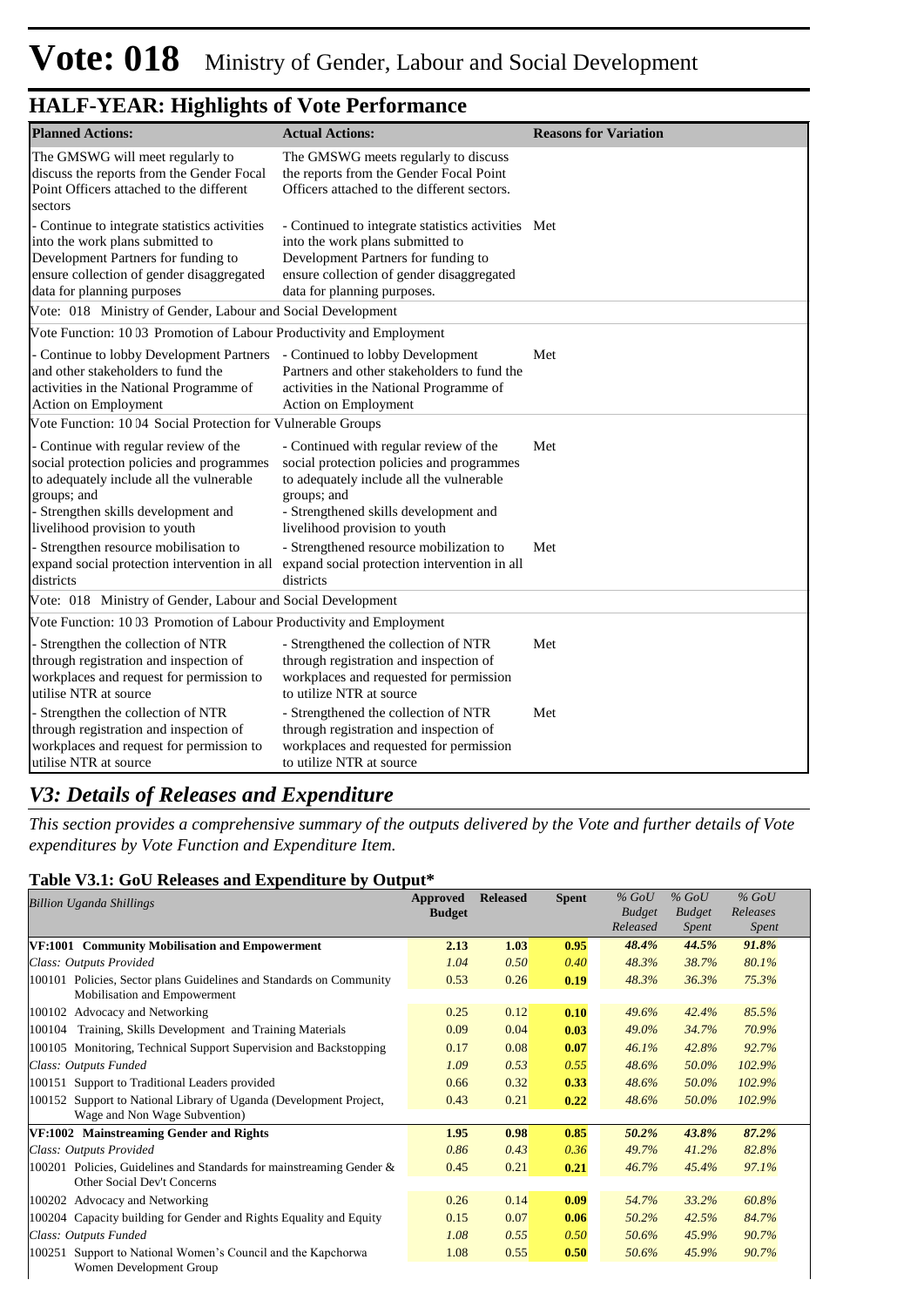# **Vote: 018** Ministry of Gender, Labour and Social Development

# **HALF-YEAR: Highlights of Vote Performance**

| VF:1003 Promotion of Labour Productivity and Employment                                        | 4.23  | 2.11  | 1.76  | 49.8% | 41.5%   | 83.3%   |  |
|------------------------------------------------------------------------------------------------|-------|-------|-------|-------|---------|---------|--|
| Class: Outputs Provided                                                                        | 3.04  | 1.70  | 1.48  | 56.0% | 48.7%   | 86.9%   |  |
| 100301 Policies, Laws, Regulations and Guidelines on Employment<br>and Labour Productivity     | 1.13  | 0.59  | 0.61  | 52.1% | 54.1%   | 103.9%  |  |
| 100302 Inspection of Workplaces and Investigation on violation of<br>labour standards          | 0.76  | 0.46  | 0.41  | 60.5% | 53.5%   | 88.3%   |  |
| 100304 Settlement of Complaints on Non-Observance of Working<br>Conditions                     | 0.01  | 0.00  | 0.00  | 32.9% | 42.0%   | 127.5%  |  |
| 100305 Arbitration of Labour Disputes (Industrial Court)                                       | 0.35  | 0.21  | 0.07  | 59.2% | 19.0%   | 32.0%   |  |
| 100306 Training and Skills Development                                                         | 0.15  | 0.07  | 0.08  | 43.2% | 48.9%   | 113.4%  |  |
| 100307 Advocacy and Networking                                                                 | 0.63  | 0.37  | 0.31  | 59.4% | 50.0%   | 84.1%   |  |
| Class: Outputs Funded                                                                          | 0.09  | 0.05  | 0.04  | 48.9% | 46.2%   | 94.5%   |  |
| 100351 Contribution to Membership of International Organisations (ILO,<br>ARLAC, EAC, OPCW)    | 0.09  | 0.05  | 0.04  | 48.9% | 46.2%   | 94.5%   |  |
| Class: Capital Purchases                                                                       | 1.10  | 0.36  | 0.24  | 32.8% | 21.3%   | 65.0%   |  |
| 100375 Purchase of Motor Vehicles and Other Transport Equipment                                | 0.87  | 0.25  | 0.12  | 28.7% | 14.0%   | 48.6%   |  |
| 100376 Purchase of Office and ICT Equipment, including Software                                | 0.05  | 0.02  | 0.02  | 47.9% | 48.5%   | 101.4%  |  |
| 100377 Purchase of Specialised Machinery & Equipment                                           | 0.19  | 0.09  | 0.09  | 47.9% | 48.5%   | 101.4%  |  |
| VF:1004 Social Protection for Vulnerable Groups                                                | 8.25  | 4.12  | 3.64  | 50.0% | 44.1%   | 88.2%   |  |
| Class: Outputs Provided                                                                        | 3.85  | 1.89  | 1.75  | 49.1% | 45.5%   | 92.7%   |  |
| 100401 Policies, Guidelines, Laws, Regulations and Standards on<br>Vulnerable Groups           | 0.40  | 0.20  | 0.19  | 50.8% | 47.2%   | 92.8%   |  |
| 100402 Advocacy and Networking                                                                 | 0.30  | 0.16  | 0.12  | 52.1% | 38.3%   | 73.5%   |  |
| 100403 Monitoring and Evaluation of Programmes for Vulnerable Groups                           | 0.27  | 0.13  | 0.11  | 48.6% | 39.7%   | 81.7%   |  |
| 100404 Training and Skills Development                                                         | 0.74  | 0.38  | 0.32  | 51.6% | 43.3%   | 83.9%   |  |
| 100405 Empowerment, Support, Care and Protection of Vulnerable<br>Groups                       | 2.15  | 1.02  | 1.02  | 47.5% | 47.6%   | 100.3%  |  |
| Class: Outputs Funded                                                                          | 4.40  | 2.23  | 1.89  | 50.8% | 42.9%   | 84.5%   |  |
| 100451 Support to councils provided                                                            | 3.67  | 1.88  | 1.53  | 51.3% | 41.8%   | 81.6%   |  |
| 100452 Support to the Renovation and Maintenance of Centres for<br>Vulnerable Groups           | 0.73  | 0.35  | 0.35  | 48.1% | 48.3%   | 100.4%  |  |
| VF:1049 Policy, Planning and Support Services                                                  | 44.23 | 20.07 | 19.14 | 45.4% | 43.3%   | 95.3%   |  |
| Class: Outputs Provided                                                                        | 8.52  | 4.37  | 3.91  | 51.3% | 45.8%   | 89.3%   |  |
| 104901 Policy, Consultation, Planning, Resource Mobilisation and<br><b>Monitoring Services</b> | 3.86  | 1.98  | 1.74  | 51.4% | 45.0%   | 87.7%   |  |
| 104902 Support Services (Finance and Administration) to the Ministry<br>Provided               | 3.95  | 2.06  | 1.82  | 52.1% | 46.0%   | 88.2%   |  |
| 104903 Ministerial and Top Management Services Provided                                        | 0.71  | 0.33  | 0.35  | 46.7% | 49.4%   | 105.8%  |  |
| Class: Outputs Funded                                                                          | 31.59 | 15.09 | 15.19 | 47.8% | 48.1%   | 100.6%  |  |
| 104951 Support to the street children activities                                               | 0.99  | 0.47  | 0.49  | 47.3% | 49.6%   | 104.8%  |  |
| 104952 Support to Youth Groups                                                                 | 30.61 | 14.63 | 14.70 | 47.8% | 48.0%   | 100.5%  |  |
| Class: Capital Purchases                                                                       | 4.12  | 0.60  | 0.04  | 14.7% | 1.0%    | 6.9%    |  |
| 104972 Government Buildings and Administrative Infrastructure                                  | 2.44  | 0.14  | 0.00  | 5.9%  | $0.0\%$ | $0.0\%$ |  |
| 104975 Purchase of Motor Vehicles and Other Transport Equipment                                | 1.13  | 0.38  | 0.00  | 33.5% | $0.0\%$ | $0.0\%$ |  |
| 104976 Purchase of Office and ICT Equipment, including Software                                | 0.05  | 0.01  | 0.02  | 24.3% | 48.5%   | 199.7%  |  |
| 104977 Purchase of Specialised Machinery & Equipment                                           | 0.20  | 0.02  | 0.00  | 8.7%  | $0.0\%$ | $0.0\%$ |  |
| 104978 Purchase of Office and Residential Furniture and Fittings                               | 0.29  | 0.05  | 0.02  | 18.0% | 6.2%    | 34.3%   |  |
| <b>Total For Vote</b>                                                                          | 60.79 | 28.31 | 26.33 | 46.6% | 43.3%   | 93.0%   |  |

*\* Excluding Taxes and Arrears*

#### **Table V3.2: 2015/16 GoU Expenditure by Item**

| <b>Billion Uganda Shillings</b>                           | Approved<br><b>Budget</b> | <b>Releases</b> | Expend-<br>iture | % Budged<br><b>Released</b> | % Budget<br><b>Spent</b> | %Releases<br><b>Spent</b> |
|-----------------------------------------------------------|---------------------------|-----------------|------------------|-----------------------------|--------------------------|---------------------------|
| <b>Output Class: Outputs Provided</b>                     | 17.31                     | 8.89            | 7.89             | 51.4%                       | $45.6\%$                 | 88.7%                     |
| 211101 General Staff Salaries                             | 2.45                      | 1.21            | 1.12             | 49.4%                       | 45.6%                    | 92.3%                     |
| 211102 Contract Staff Salaries (Incl. Casuals, Temporary) | 2.21                      | 1.22            | 0.99             | 55.1%                       | 44.7%                    | 81.1%                     |
| $ 211103$ Allowances                                      | 2.84                      | 1.35            | 1.39             | 47.5%                       | 48.9%                    | 102.8%                    |
| 212101 Social Security Contributions                      | 0.26                      | 0.17            | 0.03             | 63.3%                       | 11.7%                    | 18.5%                     |
| 213002 Incapacity, death benefits and funeral expenses    | 0.04                      | 0.02            | 0.01             | 58.6%                       | 27.1%                    | 46.2%                     |
| 221001 Advertising and Public Relations                   | 0.28                      | 0.15            | 0.17             | 54.1%                       | 60.1%                    | 111.1%                    |
| 221002 Workshops and Seminars                             | 0.74                      | 0.35            | 0.34             | 47.5%                       | 45.9%                    | 96.7%                     |
| 221003 Staff Training                                     | 0.08                      | 0.04            | 0.04             | 47.9%                       | 49.2%                    | 102.8%                    |
| 221005 Hire of Venue (chairs, projector, etc)             | 0.10                      | 0.05            | 0.04             | 48.3%                       | 35.9%                    | 74.4%                     |
| 221007 Books, Periodicals & Newspapers                    | 0.03                      | 0.02            | 0.02             | 45.8%                       | 50.0%                    | 109.1%                    |
| 221008 Computer supplies and Information Technology (IT)  | 0.03                      | 0.01            | 0.01             | 52.1%                       | 33.3%                    | 64.0%                     |
| 221009 Welfare and Entertainment                          | 0.27                      | 0.14            | 0.12             | 51.6%                       | 45.4%                    | 88.0%                     |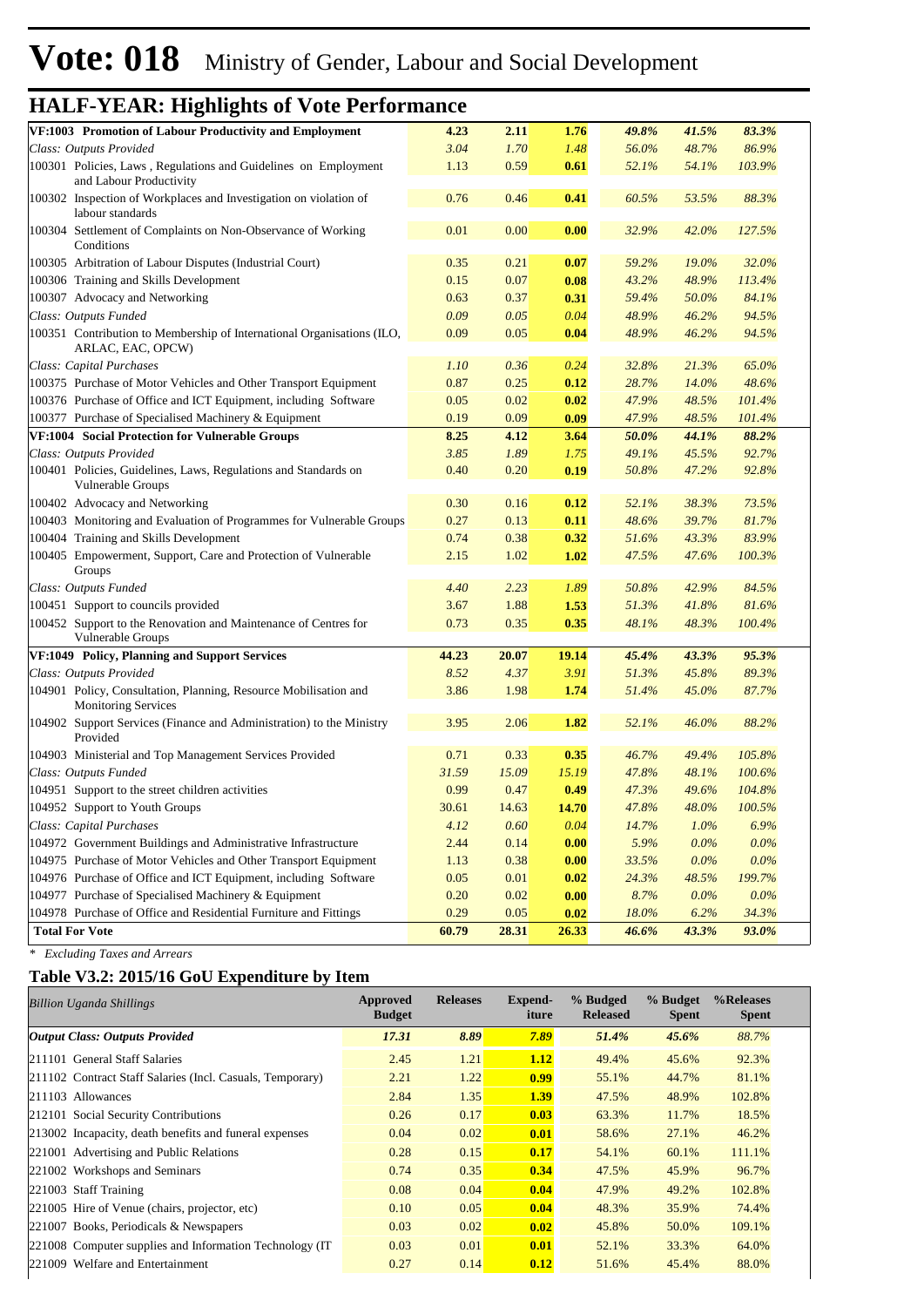| <b>Billion Uganda Shillings</b>                            | <b>Approved</b><br><b>Budget</b> | <b>Releases</b> | <b>Expend-</b><br>iture | % Budged<br><b>Released</b> | % Budget<br><b>Spent</b> | %Releases<br><b>Spent</b> |
|------------------------------------------------------------|----------------------------------|-----------------|-------------------------|-----------------------------|--------------------------|---------------------------|
| 221011 Printing, Stationery, Photocopying and Binding      | 0.69                             | 0.33            | 0.17                    | 47.7%                       | 24.4%                    | 51.2%                     |
| 221012 Small Office Equipment                              | 0.00                             | 0.00            | 0.00                    | 46.2%                       | 17.0%                    | 36.9%                     |
| 221016 IFMS Recurrent costs                                | 0.06                             | 0.03            | 0.03                    | 47.0%                       | 50.0%                    | 106.3%                    |
| 221020 IPPS Recurrent Costs                                | 0.03                             | 0.01            | 0.00                    | 46.5%                       | 0.0%                     | 0.0%                      |
| 222001 Telecommunications                                  | 0.14                             | 0.07            | 0.05                    | 47.7%                       | 36.6%                    | 76.6%                     |
| 222002 Postage and Courier                                 | 0.02                             | 0.01            | 0.00                    | 56.4%                       | 17.7%                    | 31.3%                     |
| $223003$ Rent – (Produced Assets) to private entities      | 2.43                             | 1.15            | 1.22                    | 47.1%                       | 50.0%                    | 106.1%                    |
| 223004 Guard and Security services                         | 0.17                             | 0.09            | 0.07                    | 52.7%                       | 38.6%                    | 73.2%                     |
| 223005 Electricity                                         | 0.12                             | 0.06            | 0.06                    | 47.1%                       | 50.0%                    | 106.1%                    |
| 223006 Water                                               | 0.12                             | 0.06            | 0.06                    | 47.1%                       | 50.0%                    | 106.1%                    |
| 225001 Consultancy Services- Short term                    | 0.02                             | 0.07            | 0.11                    | 466.3%                      | 704.6%                   | 151.1%                    |
| 225002 Consultancy Services-Long-term                      | 0.00                             | 0.05            | 0.10                    | N/A                         | N/A                      | 179.1%                    |
| 227001 Travel inland                                       | 1.82                             | 1.06            | 0.84                    | 58.1%                       | 46.2%                    | 79.4%                     |
| 227002 Travel abroad                                       | 0.60                             | 0.29            | 0.27                    | 48.2%                       | 44.9%                    | 93.1%                     |
| 227004 Fuel, Lubricants and Oils                           | 0.71                             | 0.34            | 0.28                    | 48.2%                       | 40.0%                    | 83.1%                     |
| 228002 Maintenance - Vehicles                              | 0.28                             | 0.16            | 0.05                    | 54.6%                       | 18.5%                    | 33.9%                     |
| 228003 Maintenance – Machinery, Equipment & Furniture      | 0.00                             | 0.00            | 0.00                    | 61.9%                       | 9.8%                     | 15.9%                     |
| 282103 Scholarships and related costs                      | 0.75                             | 0.40            | 0.32                    | 52.6%                       | 42.0%                    | 79.8%                     |
| <b>Output Class: Outputs Funded</b>                        | 38.26                            | 18.45           | 18.16                   | 48.2%                       | 47.5%                    | 98.4%                     |
| 262201 Contributions to International Organisations (Capit | 0.09                             | 0.05            | 0.04                    | 48.9%                       | 46.2%                    | 94.5%                     |
| 263106 Other Current grants (Current)                      | 0.73                             | 0.35            | 0.35                    | 48.1%                       | 48.3%                    | 100.4%                    |
| 263206 Other Capital grants (Capital)                      | 32.01                            | 15.44           | 15.12                   | 48.2%                       | 47.2%                    | 97.9%                     |
| 264101 Contributions to Autonomous Institutions            | 4.11                             | 1.97            | 2.00                    | 48.0%                       | 48.6%                    | 101.2%                    |
| 264102 Contributions to Autonomous Institutions (Wage Su   | 0.66                             | 0.32            | 0.32                    | 48.6%                       | 48.6%                    | 100.0%                    |
| 264103 Grants to Cultural Institutions/ Leaders            | 0.66                             | 0.32            | 0.33                    | 48.6%                       | 50.0%                    | 102.9%                    |
| <b>Output Class: Capital Purchases</b>                     | 6.17                             | 1.32            | 0.44                    | 21.4%                       | 7.1%                     | 33.2%                     |
| 231004 Transport equipment                                 | 2.00                             | 0.63            | 0.12                    | 31.4%                       | 6.1%                     | 19.3%                     |
| 231005 Machinery and equipment                             | 0.28                             | 0.12            | 0.14                    | 43.8%                       | 48.5%                    | 110.9%                    |
| 231006 Furniture and fittings (Depreciation)               | 0.27                             | 0.05            | 0.02                    | 17.4%                       | 6.8%                     | 38.8%                     |
| 231007 Other Fixed Assets (Depreciation)                   | 0.03                             | 0.01            | 0.00                    | 24.3%                       | 0.0%                     | 0.0%                      |
| 312101 Non-Residential Buildings                           | 2.44                             | 0.14            | 0.00                    | 5.9%                        | 0.0%                     | 0.0%                      |
| 312202 Machinery and Equipment                             | 0.20                             | 0.02            | 0.00                    | 8.7%                        | 0.0%                     | 0.0%                      |
| 312204 Taxes on Machinery, Furniture & Vehicles            | 0.95                             | 0.36            | 0.16                    | 37.3%                       | 17.0%                    | 45.6%                     |
| <b>Output Class: Arrears</b>                               | 1.05                             | 1.22            | 0.18                    | 116.4%                      | 17.2%                    | 14.8%                     |
| 321605 Domestic arrears (Budgeting)                        | 1.05                             | 1.22            | 0.18                    | 116.4%                      | 17.2%                    | 14.8%                     |
| <b>Grand Total:</b>                                        | 62.79                            | 29.89           | 26.67                   | 47.6%                       | 42.5%                    | 89.2%                     |
| <b>Total Excluding Taxes and Arrears:</b>                  | 60.79                            | 28.31           | 26.33                   | 46.6%                       | 43.3%                    | 93.0%                     |

#### **Table V3.3: GoU Releases and Expenditure by Project and Programme\***

|      | Billion Uganda Shillings                                | Approved<br><b>Budget</b> | <b>Released</b> | <b>Spent</b> | $%$ GoU<br><b>Budget</b><br>Released | $%$ GoU<br><b>Budget</b><br><i>Spent</i> | $%$ GoU<br>Releases<br>Spent |  |
|------|---------------------------------------------------------|---------------------------|-----------------|--------------|--------------------------------------|------------------------------------------|------------------------------|--|
|      | VF:1001 Community Mobilisation and Empowerment          | 2.13                      | 1.03            | 0.95         | 48.4%                                | 44.5%                                    | 91.8%                        |  |
|      | <b>Recurrent Programmes</b>                             |                           |                 |              |                                      |                                          |                              |  |
| 13   | Community Development and Literacy                      | 1.05                      | 0.52            | 0.42         | 49.6%                                | 39.8%                                    | 80.3%                        |  |
| 14   | Culture and Family Affairs                              | 1.08                      | 0.51            | 0.53         | 47.3%                                | 49.0%                                    | 103.6%                       |  |
|      | <b>Development Projects</b>                             |                           |                 |              |                                      |                                          |                              |  |
| 0333 | <b>Functional Adult Literacy</b>                        | 0.00                      | 0.00            | 0.00         | N/A                                  | N/A                                      | N/A                          |  |
| 0343 | Rehabilitation of Public libraries                      | 0.00                      | 0.00            | 0.00         | N/A                                  | N/A                                      | N/A                          |  |
| 1001 | <b>GoU-UNICEF Community Dialogue Project</b>            | 0.00                      | 0.00            | 0.00         | N/A                                  | N/A                                      | N/A                          |  |
|      | VF:1002 Mainstreaming Gender and Rights                 | 1.95                      | 0.98            | 0.85         | 50.2%                                | 43.8%                                    | 87.2%                        |  |
|      | <b>Recurrent Programmes</b>                             |                           |                 |              |                                      |                                          |                              |  |
| 11   | Gender and Women Affairs                                | 1.70                      | 0.85            | 0.74         | 50.1%                                | 43.8%                                    | 87.5%                        |  |
| 12   | <b>Equity and Rights</b>                                | 0.25                      | 0.13            | 0.11         | 51.3%                                | 43.7%                                    | 85.1%                        |  |
|      | VF:1003 Promotion of Labour Productivity and Employment | 4.23                      | 2.11            | 1.76         | 49.8%                                | 41.5%                                    | 83.3%                        |  |
|      | <b>Recurrent Programmes</b>                             |                           |                 |              |                                      |                                          |                              |  |
| 06   | Labour and Industrial Relations                         | 0.67                      | 0.32            | 0.27         | 47.4%                                | 40.3%                                    | 85.2%                        |  |
| 07   | Occupational Safety and Health                          | 0.67                      | 0.31            | 0.32         | 46.6%                                | 47.0%                                    | 100.8%                       |  |
| 08   | <b>Industrial Court</b>                                 | 0.31                      | 0.19            | 0.05         | 60.5%                                | 15.1%                                    | 24.9%                        |  |
| 15   | <b>Employment Services</b>                              | 0.58                      | 0.24            | 0.31         | 41.1%                                | 54.6%                                    | 132.8%                       |  |
|      |                                                         |                           |                 |              |                                      |                                          |                              |  |